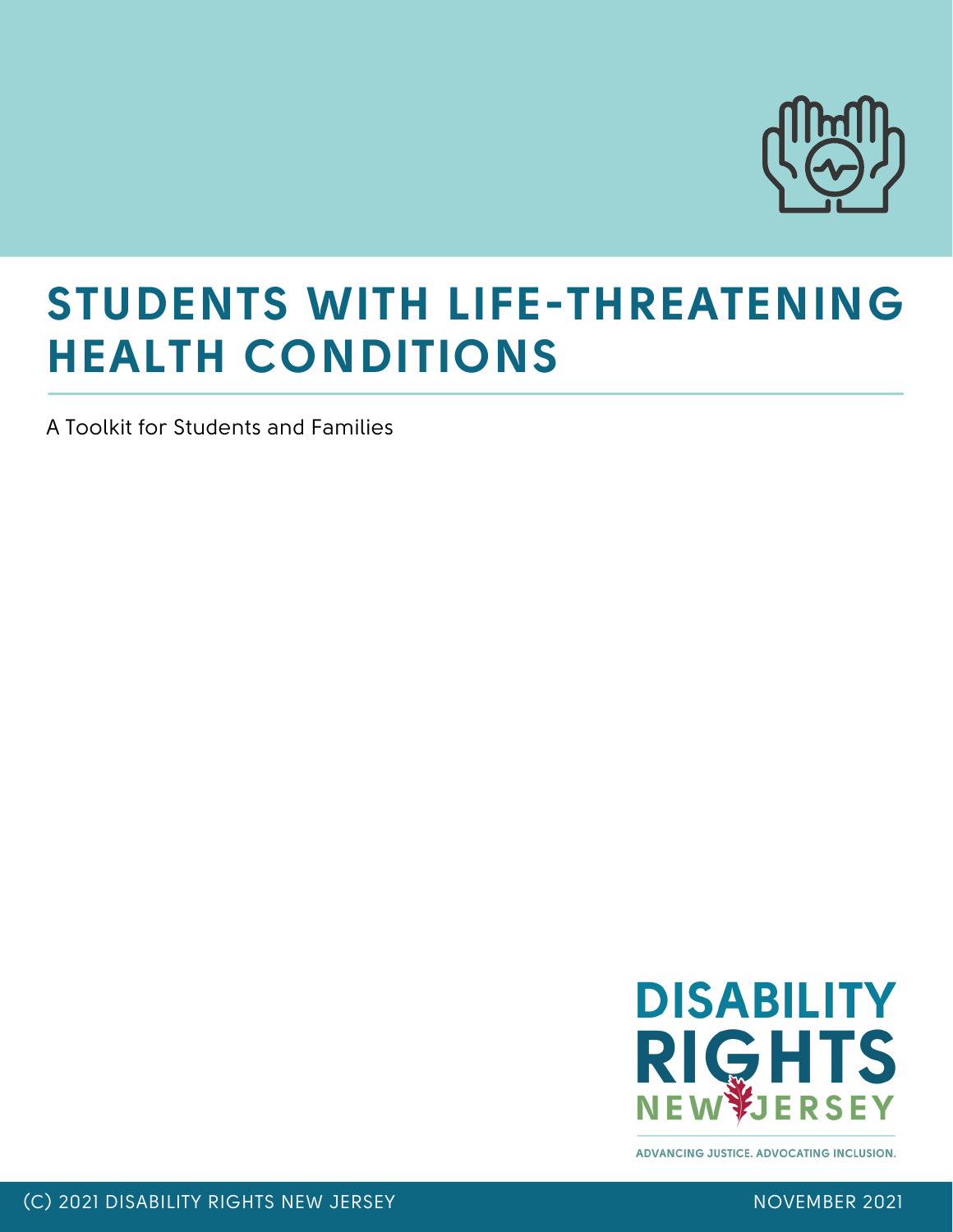

**New Jersey's designated Protection and Advocacy system, dedicated to representing and protecting the human, civil, and legal rights of people with disabilities.**

# DISABILITY RIGHTS NEW JERSEY

1-800-922-7233 (New Jersey only) 609-292-9742 609-633-7106 (TTY); Dial "711" for Relay

> 210 S. Broad Street, 3rd Floor Trenton, New Jersey 08608

# **www.disabilityrightsnj.org**

Se Habla Espaňol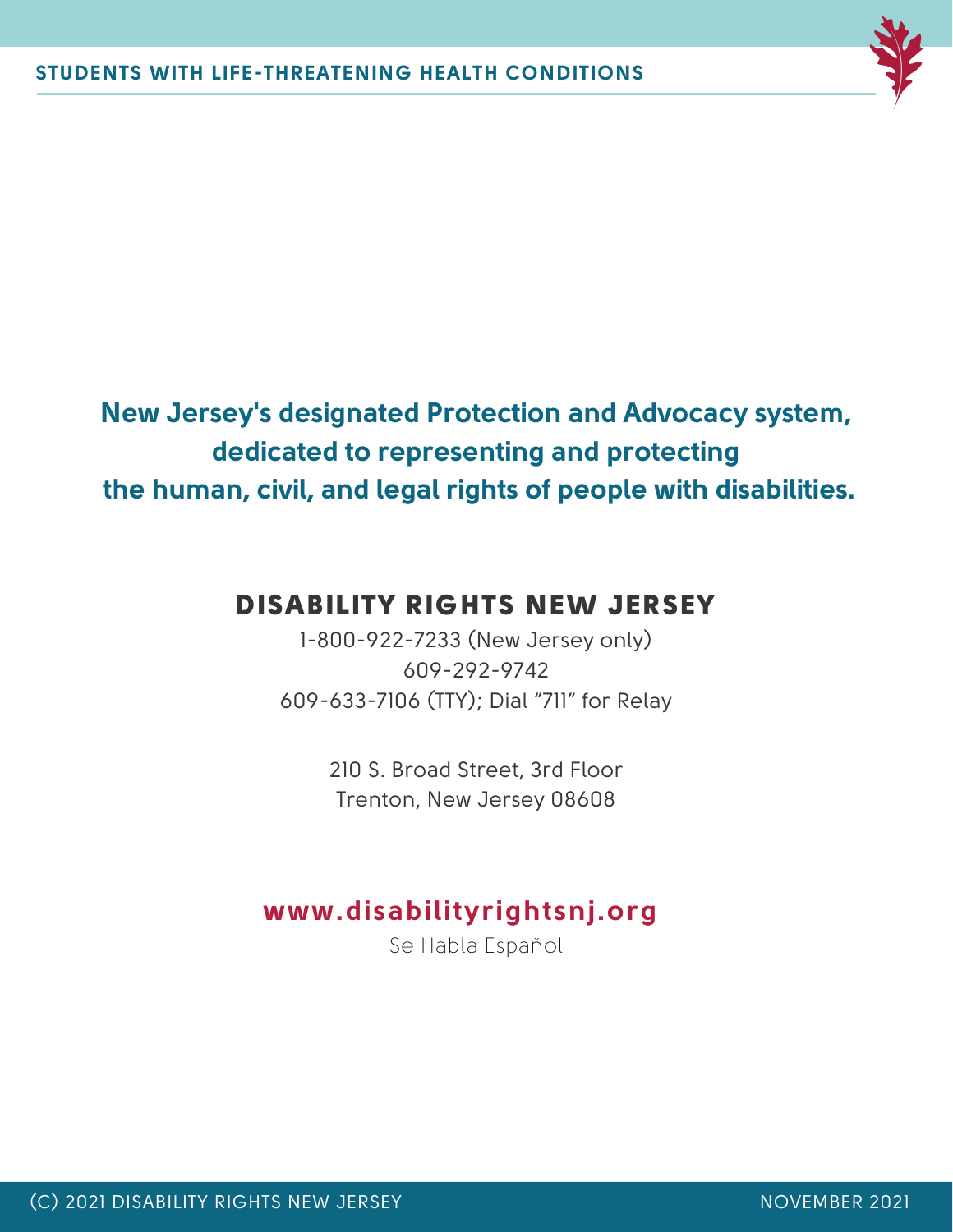

# INTRODUCTION

There are a growing number of students enrolled in New Jersey schools with medical conditions that are potentially life-threatening such as asthma, epilepsy, diabetes, and nut allergies. Public and non-public schools in New Jersey are required to have policies that establish a safe and healthy learning environment for students with life-threatening medical conditions.

This toolkit is designed to help students and families advocate for the necessary services to ensure the safety of students with medical conditions at school and during school functions. This toolkit provides information on: (a) the relevant laws that may apply, and (b) the best practices for obtaining the services needed to address a medical condition.

At the end of this document, you will find a list of internet links that provide service recommendations for certain medical conditions. If the list does not have any information regarding your child's condition, there may be additional resources available online and professional organizations with expertise in the condition.

Finally, the information set forth in this toolkit is intended to serve as general guidance and thus should not be considered legal advice.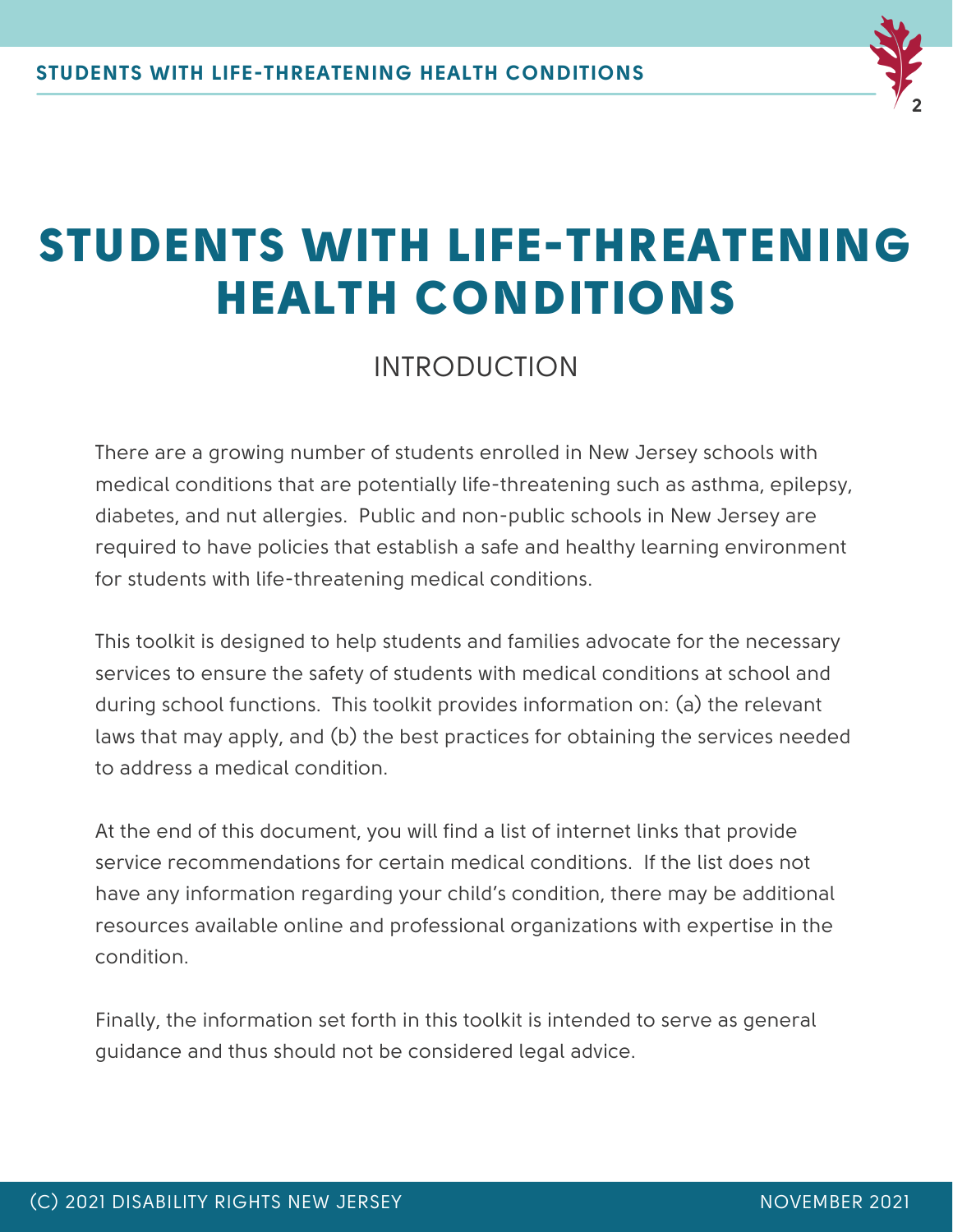

#### **I. INDIVIDUALIZED HEALTH PLAN**

#### **What Is an IHP?**

An IHP is a plan that addresses a student's medical needs while the student is in school. Typically, schools offer an IHP that outlines (a) the student's medical condition; (b) accommodations for the student in the school setting and during school-related activities such as field trips, after-school activities, and class parties; and (c) action plan to deal with the condition in the event of an emergency.

#### **What Are Some Examples of Accommodations Listed in an IHP?**

The accommodations contained in the IHP are individually tailored to the student's medical condition. Examples of accommodations include, but are not limited to: school personnel training, serving food or using class materials without ingredients that cause allergic reactions, regulation of room temperature, blood glucose testing, having designated personnel accompany student during field trips, and monitoring and encouraging students to wash their hands and to avoid sharing their food.

#### **What Documentation Is Required to Obtain an IHP?**

There is no uniform answer as every student's situation is unique. Gather relevant medical records including the most recent ones from the student's physician knowledgeable of the student's condition (e.g., allergist). Generally, the records should outline the following:

- (a) student's condition and its symptoms,
- (b) potential temporary symptoms (e.g., allergic reaction, seizure) if triggered,
- (c) how the temporary symptoms can be triggered,
- (d) the steps to take, if any, to avoid the triggering effects, and
- (e) action plan to deal with the symptoms.

If the condition is a food allergy, the IHP should identify the necessary medication (e.g., epinephrine for nut allergy), where and how the medication should be stored within the school setting, and who should administer it in case the student has an allergic reaction.

#### **How Do I Start the Process of Obtaining an IHP?**

The most important rule in the process is to be proactive! Do not wait for the school to make the first move to address the student's medical condition. It is best to reach out to the school as early as possible, preferably before the school year starts, to get the ball rolling.

 $^{\text{\textsf{I}}}$  The IHP is sometimes referred to as an Individualized Health Care Plan, Individualized Health Service Plan or Emergency Care Plan, but IHP is used in this toolkit throughout for consistency purposes.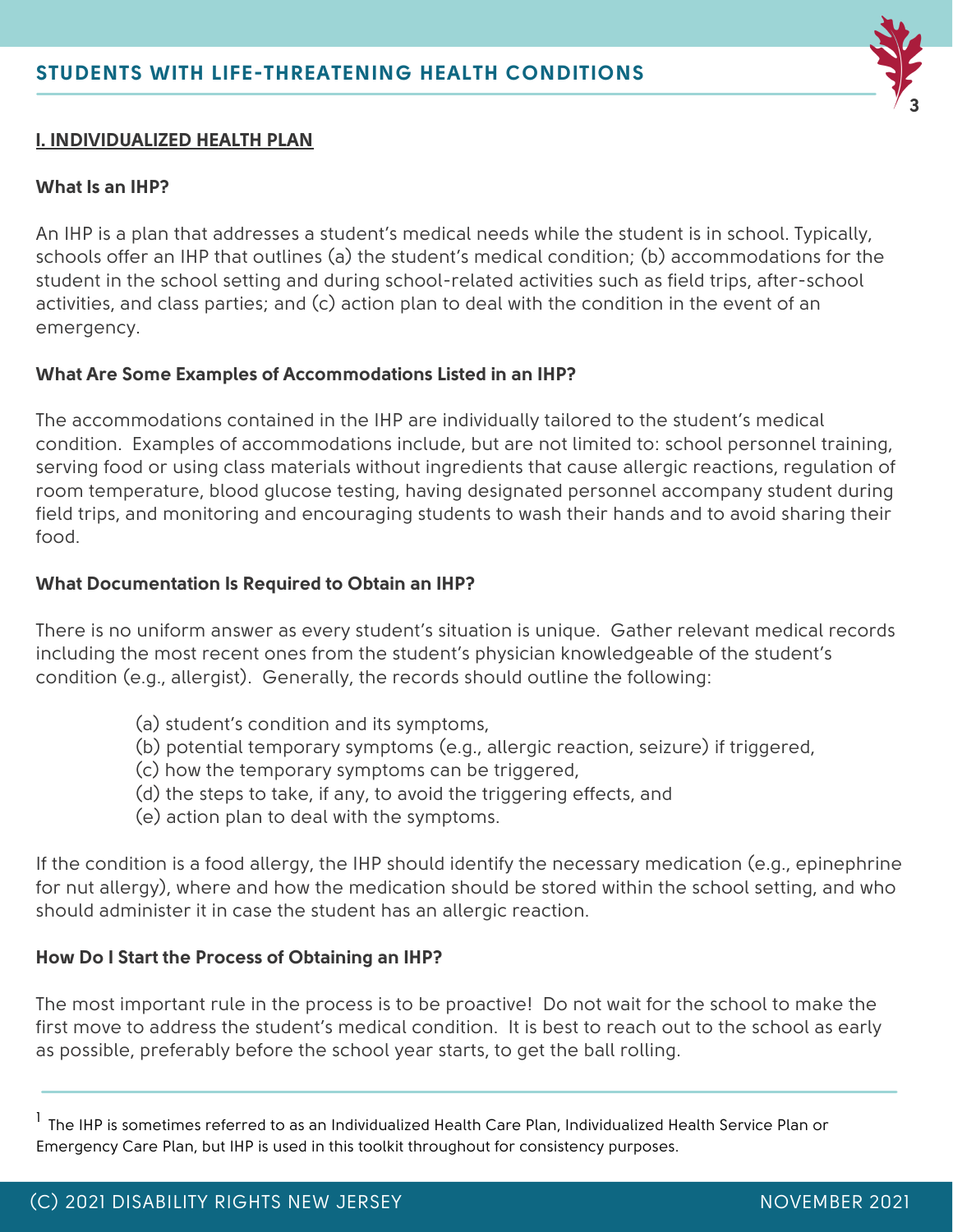

The first step is to gather and organize supporting medical documentation from the physician or treating doctor (e.g., allergist).

The next step is to make a request to the school's principal and nurse for a meeting to develop the IHP. The request should always be made in writing such as letter and/or e-mail. If you choose to mail the letter, then it should be sent by certified mail which will allow you to track and confirm its delivery. It is critical to have proof of your meeting request so the school cannot deny receiving your request. Retain a copy of all of your correspondence with the school. A sample letter requesting an IHP meeting is attached as Appendix A.

Once the school receives the meeting request, the school should identify the core team which should include – at a minimum – the school nurse, teacher, principal, and the parent/student. If the medical condition is a food allergy, then the cafeteria director should be a part of the core team, too.

#### **How Do I Prepare for the IHP Meeting?**

It is strongly advised that you provide a copy of all relevant records to the school's nurse prior to the IHP meeting. If certain medical documentation is not available until right before the meeting, then bring the new document to the meeting.

If you have any suggested training materials for the school to review, you should provide a copy of the written materials and/or link to the training video as well. The training material could be helpful for all the staff members the student expects to interact with in case they need to act whenever the student's symptoms are triggered.

Providing the material to the school before the meeting would allow the school personnel to be more prepared to discuss what should be in the IHP during the meeting. It would also allow the school to invite any additional personnel who may be necessary to participate in the meeting. The meeting would not be as productive if a key member is absent as it could result in a delayed IHP or the need for a second meeting.

It is recommended that you write a list of questions and concerns and bring the list to the meeting so you would not forget to raise them during the meeting.

#### **Does the IHP Have to Follow a Certain Format?**

There is no uniform IHP format that must be followed by the schools, and each school may have its own template. Appendix B contains a sample template, and many sample templates are also available from an internet search. 2

 $^{\text{2}}$  Sample IHP templates for various conditions can be accessed at https://www.sdcoe.net/student-services/studentsupport/Nurses/Pages/individual-student-health-plan-templates.aspx.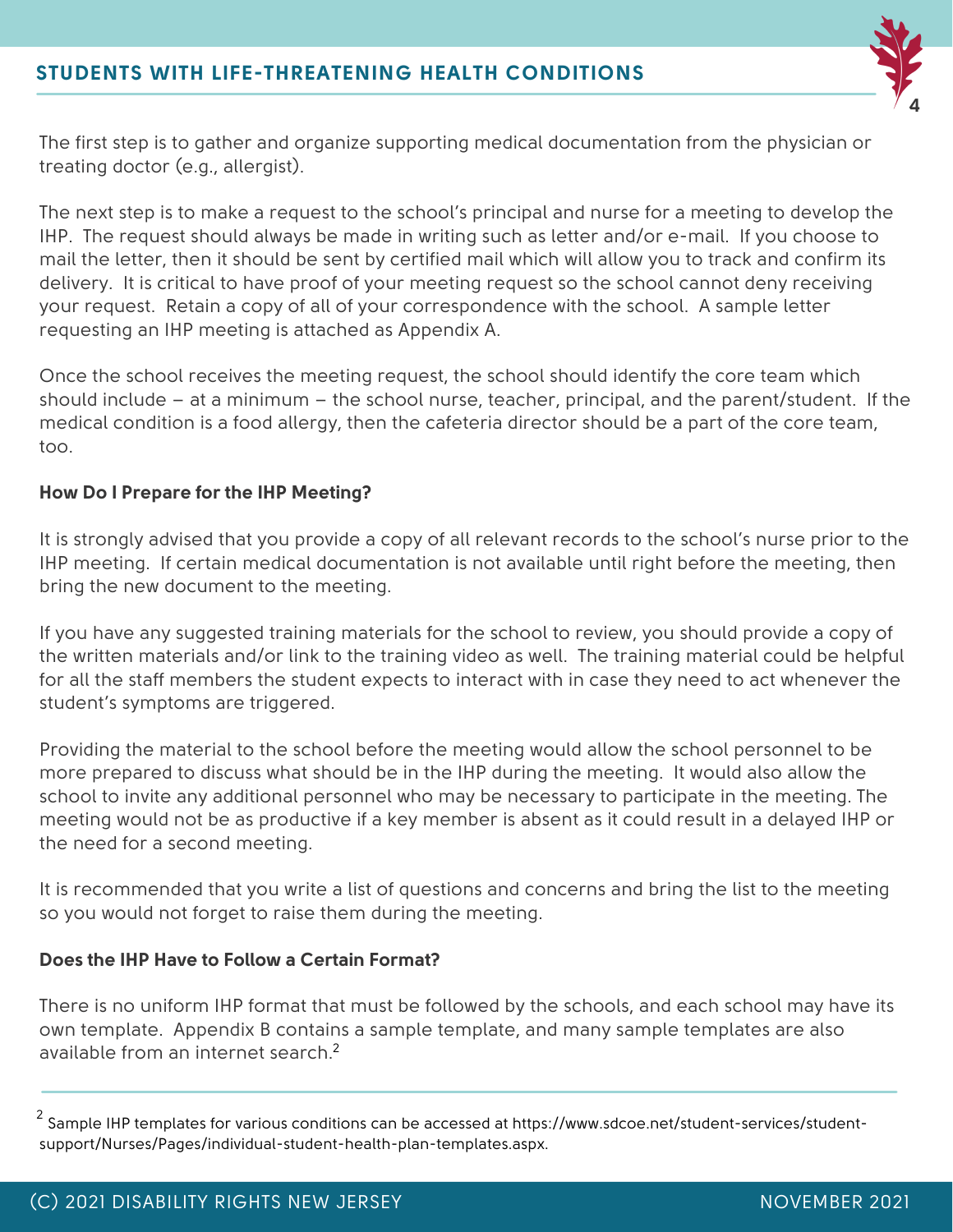

Drafting the IHP requires a collaborative effort amongst the core team members that includes the parent/student. Keep in mind that every student is different so the IHP should be designed to meet the student's specific needs.

If you happen to obtain - with valid permission - a copy of an IHP for another student with a similar condition, that IHP could provide some great ideas for your IHP but it should not be duplicated due to each student's uniqueness.

#### **Is the School Liable for Failing to Comply with the IHP?**

Most likely no unless the school personnel acted with extreme negligence or disregard for the student's safety which is always difficult to prove. This is why many schools try to push parents and students into accepting IHPs instead of determining whether the student is eligible for a 504 Plan.

#### **II. SECTION 504 PLAN**

#### **What Is a 504 Plan?**

Students with medical conditions may also qualify for a 504 Plan. A 504 Plan is similar to an IHP in the sense that it outlines the necessary accommodations and action plan. The 504 Plan is mandated by Section 504 of the Rehabilitation Act of 1973 (Rehab Act), which is an anti-disability discrimination law that applies to any school – public or private - that receives federal funds.

#### **Who Is Responsible for Developing the 504 Plan?**

The school's 504 Team reviews and develops 504 Plans. The regulations under the Rehab Act do not specifically define the members of the 504 Team. The regulations simply state that the 504 Team is to be made up of a "committee of knowledgeable persons," which would most likely be the parent, teacher, nurse, and principal.

#### **Why Do Many Schools Avoid Bringing Up 504 Plans?**

Regretfully, schools will commonly attempt to bypass the evaluation process mandated by the Rehab Act, insisting instead that the parent accept an IHP. Over the years, there have been multiple investigative findings against school districts for such violations by the U.S. Office for Civil Rights (OCR) within the U.S. Department of Education, which enforces the Rehab Act. 3

 $^3$  See, e.g., Tyler (TX) Indep. Sch. Dist., 56 IDELR 24 (OCR 2010) (finding that the district issued IHPs rather than referring students for evaluations to determine their Section 504 eligibility); Forest Hills (OH) Local Sch. Dist., 58 IDELR 114 (OCR 2011) (finding that the district had the improper practice of issuing IHPs and not performing Section 504 evaluations unless the parents specifically requested them).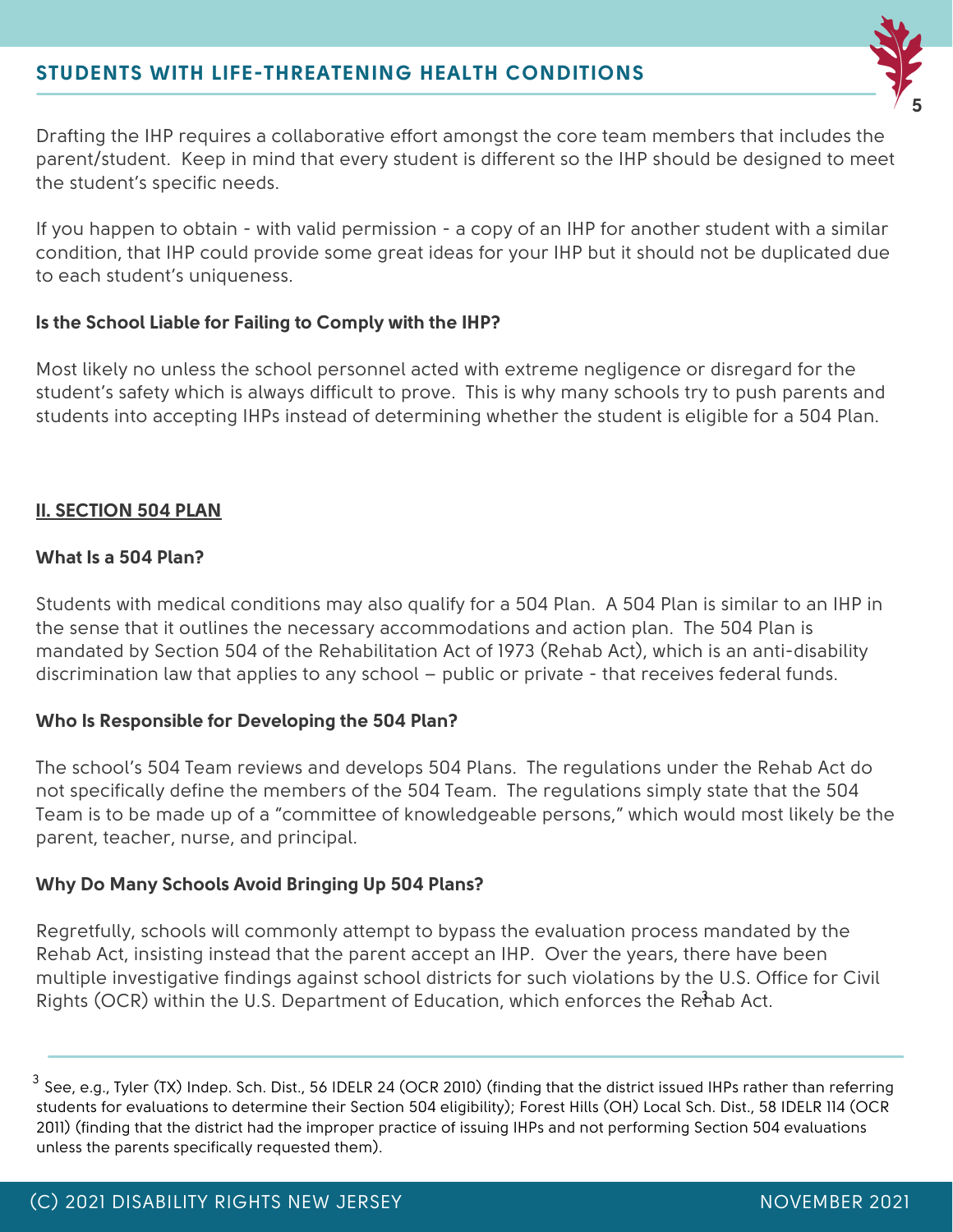

The reason why many schools are hesitant to provide 504 Plans usually comes from the expense involved. The Rehab Act gives important rights to parents and students that the school must follow, often at a financial expense to the school, such as a medical assessment.

#### **What Rights Does a 504 Plan Provide That an IHP Does Not?**

The Rehab Act affords important rights which include necessary medical assessments at the school's expense and official notices to the parent and student of any decision or action the school intends to take with respect to the 504 Plan.

The OCR has repeatedly stressed that a student covered under the Rehab Act is entitled to similar disciplinary protections that a student with an individualized educational program, better known as an IEP, has. For example, if a student with a 504 Plan gets in trouble for inappropriate behavior and the school wants to suspend the student for more than 10 days or expel the student, then the school should perform what is called a manifestation determination review first to determine whether the behavior was caused by the student's disability. If it is determined that the behavior was caused by the disability, then the school cannot suspend or expel the student. This particular right could be important in a situation where the student acted out because the school forgot to give the student the necessary medication (e.g., Adderall for student's ADHD) required by the 504 Plan.

Furthermore, if the school violates the 504 Plan, you have the right to file a due process petition with the New Jersey Office of Special Education Policy and Dispute Resolution within the New Jersey Department of Education (NJDOE) to seek remedies available under the Rehab Act. If you win in court with the assistance of a lawyer, the school may be obligated under the Rehab Act to reimburse you for the fees you had to pay for your lawyer's service.

In the alternative, you may file an administrative complaint with the OCR. The downside to filing an administrative complaint is it may take an unusually long time for the OCR to address your complaint because the OCR receives a high volume of complaints.

#### **Can an IHP Be Incorporated Into a 504 Plan?**

Although many schools might try to resist doing so, an IHP can be included in a 504 Plan. The rights afforded under the Rehab Act are attached to an IHP that is incorporated into a 504 Plan.

#### **Can a School Ask for a Waiver of Rights Under the Rehab Act?**

Schools are known to use creative tactics to convince parents and students to waive important

 $^4$  A complainant may also file a legal complaint in state or federal court within two years from the date of the alleged violation of the Rehab Act. It is strongly advisable that the complainant consult with a lawyer about filing the legal complaint. Please be aware that there is no fee for filing a due process petition with the NJDOE while there is a fee for filing a legal complaint in state or federal court.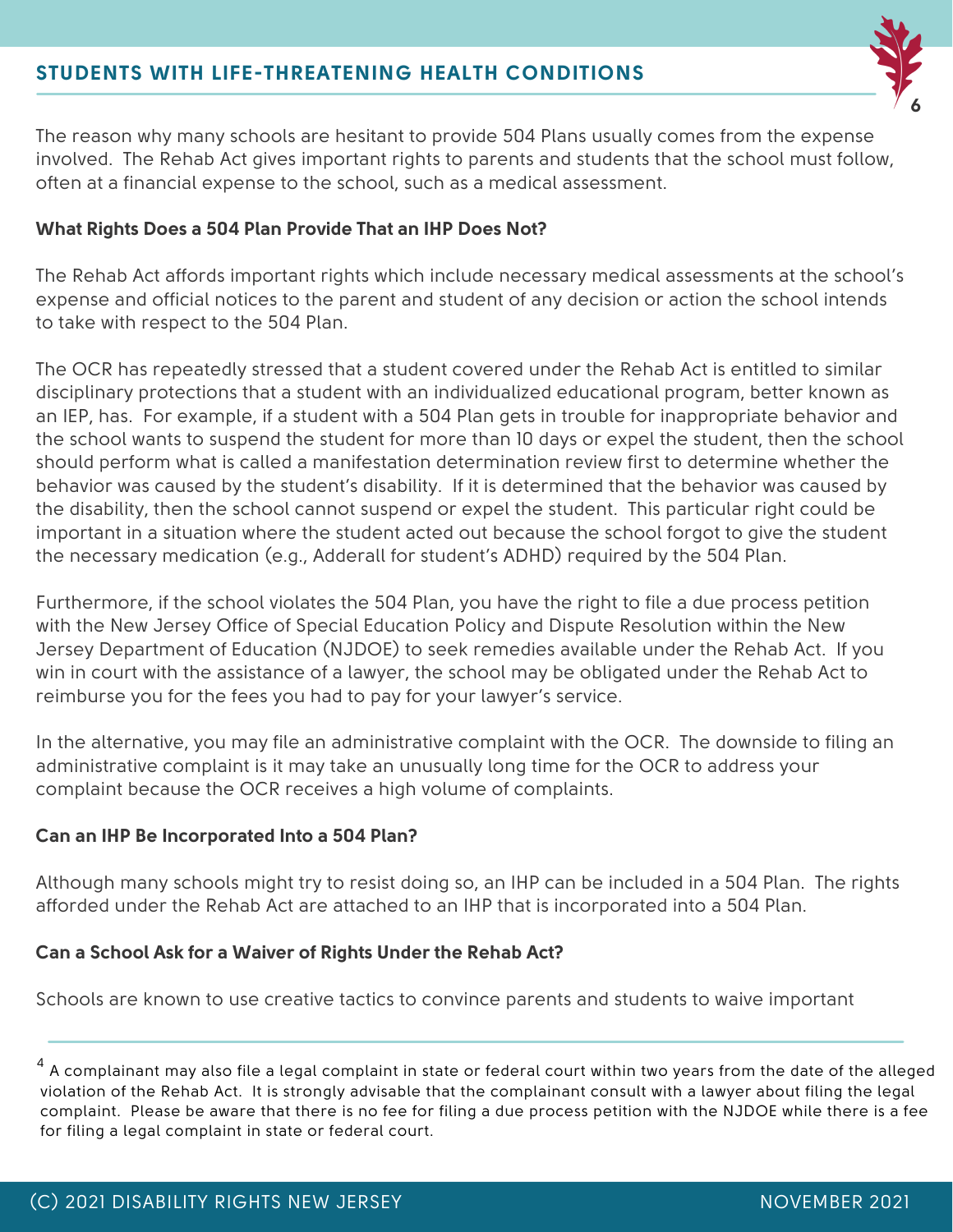

rights they may have. If the school asks you to waive any rights under the Rehab Act as a condition of receiving a 504 Plan (whether there is an IHP incorporated within it), respectfully decline to do so. If the school keeps insisting on the waiver, you may need to petition for due process which could ultimately force the school to withdraw its waiver demand. Guidance on how to request due process is given at the latter part of this section of the toolkit.

#### **What Are the Qualifications for a 504 Plan?**

To qualify for a 504 Plan, the student must have a disability that substantially limits one or more major life activities as defined by the Rehab Act. Major life activities include breathing, learning, reading, and concentrating as well as operation of major bodily functions such as bowel, bladder, digestion, respiration, and circulation.

Corrective measures like medication cannot be considered for the determination as to whether the student is disabled under the Rehab Act. Furthermore, a student's impairment may also be covered under the Rehab Act even if the impairment is in remission or episodic (e.g., seizure) in nature as long as the disability substantially limits a major life activity when active.

#### **What Documentation Is Required to Obtain a 504 Plan?**

When seeking a 504 Plan, you must provide medical records with sufficient evidence that the student has a disability that substantially limits a major life activity as defined under the Rehab Act. It would not suffice for a physician to simply state the student either (a) has a medical diagnosis and/or (b) is qualified for a 504 Plan.

Although entitlement to an IHP, in and of itself, does not require a showing of a substantial limitation of a major life activity, the medical records you would need to furnish to obtain an IHP might suffice to obtain a 504 Plan if there is enough evidence to show the student's condition would be covered under the Rehab Act.

Non-medical records can also be important because the 504 Team needs to consider all the available information as part of the evaluation of the student's eligibility for a 504 Plan. The information can include the student's grades over the past several years, teacher's reports, information from parents or other agencies, state assessment scores or other school administered tests, observations, discipline reports, attendance records, and adaptive behavior information. This non-medical information could help determine whether the student's condition has had an adverse impact on a major life activity (e.g., condition's negative impact on learning as evidenced by decline in grades and testing scores).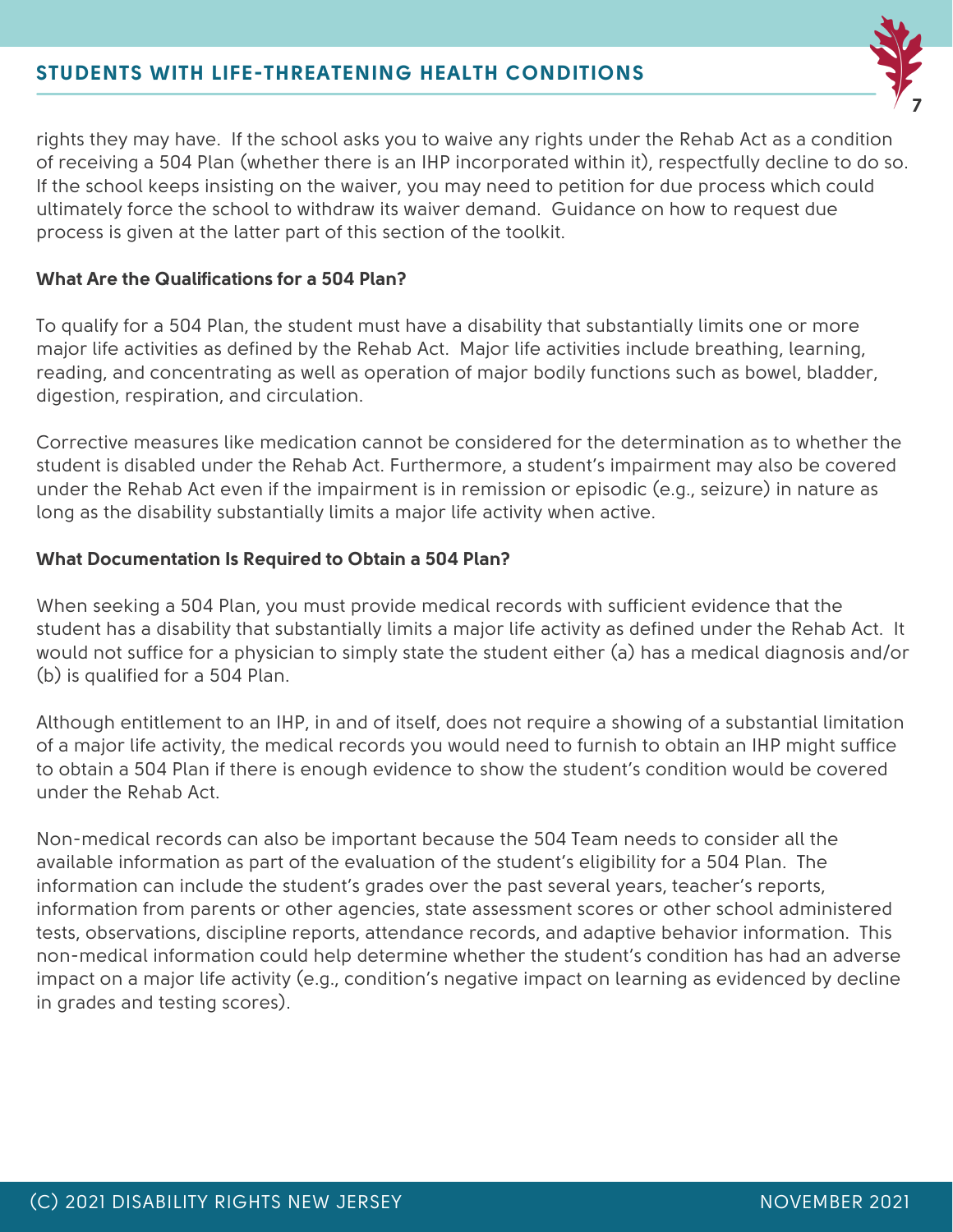

## **What if the 504 Team Thinks More Information Is Necessary for the Determination of the Need for a 504 Plan?**

If the 504 Team concludes there is insufficient information to show the student is entitled to a 504 Plan, the school should perform an evaluation to determine eligibility for a 504 Plan. If the school does not have a qualified professional on staff who can perform the necessary evaluation, then it should contract with one who can, which is typically the case with psychiatric assessments. The school cannot force parents to pay for the evaluation.

Parents and students also have the right to seek a private evaluation at their own expense and provide it to the 504 Team for consideration of 504 Plan-eligibility.

Once the 504 Team has completed and reviewed all of the updated assessments, the school should provide formal notice to the parent as to whether it believes the student is entitled to a 504 Plan.

## **How Do I Start the Process of Obtaining a 504 Plan?**

Similar to the process for obtaining an IHP, being proactive is key. Once you have the necessary medical records, submit a request to the school's principal and 504 Coordinator to express your desire for a Section 504 meeting to develop a 504 Plan. Appendix C contains a sample letter requesting an IHP meeting.

If it is not clear from your school's website who the 504 Coordinator is, then the request can just be submitted to the principal who should then alert the 504 Coordinator of the request. Like the IHP process, the request for the 504 Plan meeting should be done in writing with a way to confirm its submission such as e-mail or certified mail.

You should also deliver the relevant medical records you have to the 504 Coordinator once you receive notice of the meeting with the 504 Team. Any relevant documents obtained shortly before the meeting should be brought to the meeting.

You should prepare a list of questions and concerns and bring the list with you to the meeting so you would not forget to raise them.

### **Does the 504 Plan Have to Follow a Certain Format?**

Like the IHP process, the regulations in the Rehab Act do not articulate a certain format for the 504 Plan. There are lots of available 504 Plan templates available on the internet, and the school might have its own template. Be creative in creating the 504 Plan that works best for you. Appendix D contains some sample 504 Plans for you to review.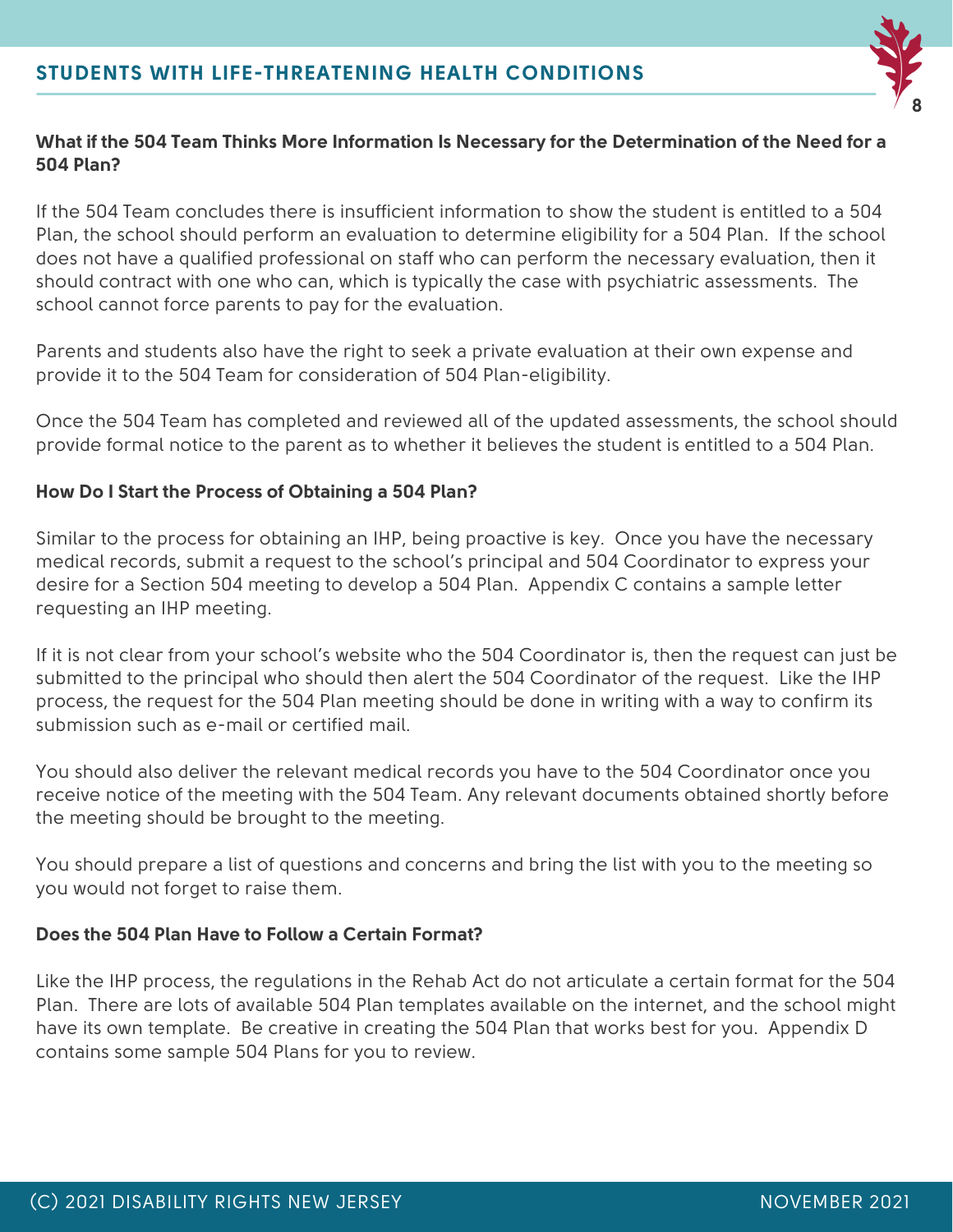

#### How Do I Use the Dispute Resolution Procedures Available if There Is a Disagreement Regarding the 504 Plan?

There are several ways in which the school may violate the Rehab Act. For example, the school might claim it has no obligation to perform an evaluation when the regulations state it does. The school might also conclude the student does not qualify for a 504 Plan when the evidence shows otherwise. The school may fail to provide the required notice of its decision regarding the 504 Plan or fail to follow the steps set forth in the 504 Plan when a medical emergency arose.

When there is a violation of the Rehab Act, you can file either a due process petition with the NJDOE within two years or an administrative complaint with the OCR within 180 calendar days.

#### Due Process Petition

The due process petition can be submitted either in person, by regular mail, or by e-mail to the NJDOE at:

Director Office of Special Education Policy and Dispute Resolution NJ Department of Education P.O. Box 500 Trenton, NJ 08625-0500 E-mail: osepdisputeresolution@doe.nj.gov

If you wish to submit by way of e-mail, the petition itself must be saved in .pdf format first. If you do not have Adobe software to convert your petition into .pdf format, you could download the software for free. The Adobe Reader is available at https://get.adobe.com/reader/.

You must also make sure you send a copy of your petition to your school's director or superintendent at the same time you file the petition with the NJDOE. Your petition should confirm you sent a copy of the petition to the director or superintendent. Appendix E contains a sample form you could use for your petition.

#### OCR Complaint

If you wish to file an administrative complaint, you may mail or fax a letter to the OCR's office responsible for New Jersey. The contact information for that OCR's office is:

Office for Civil Rights, New York Office U.S. Department of Education 32 Old Slip, 26th Floor New York, NY 10005-2500 Phone: 646-428-3800 Fax: 646-428-3843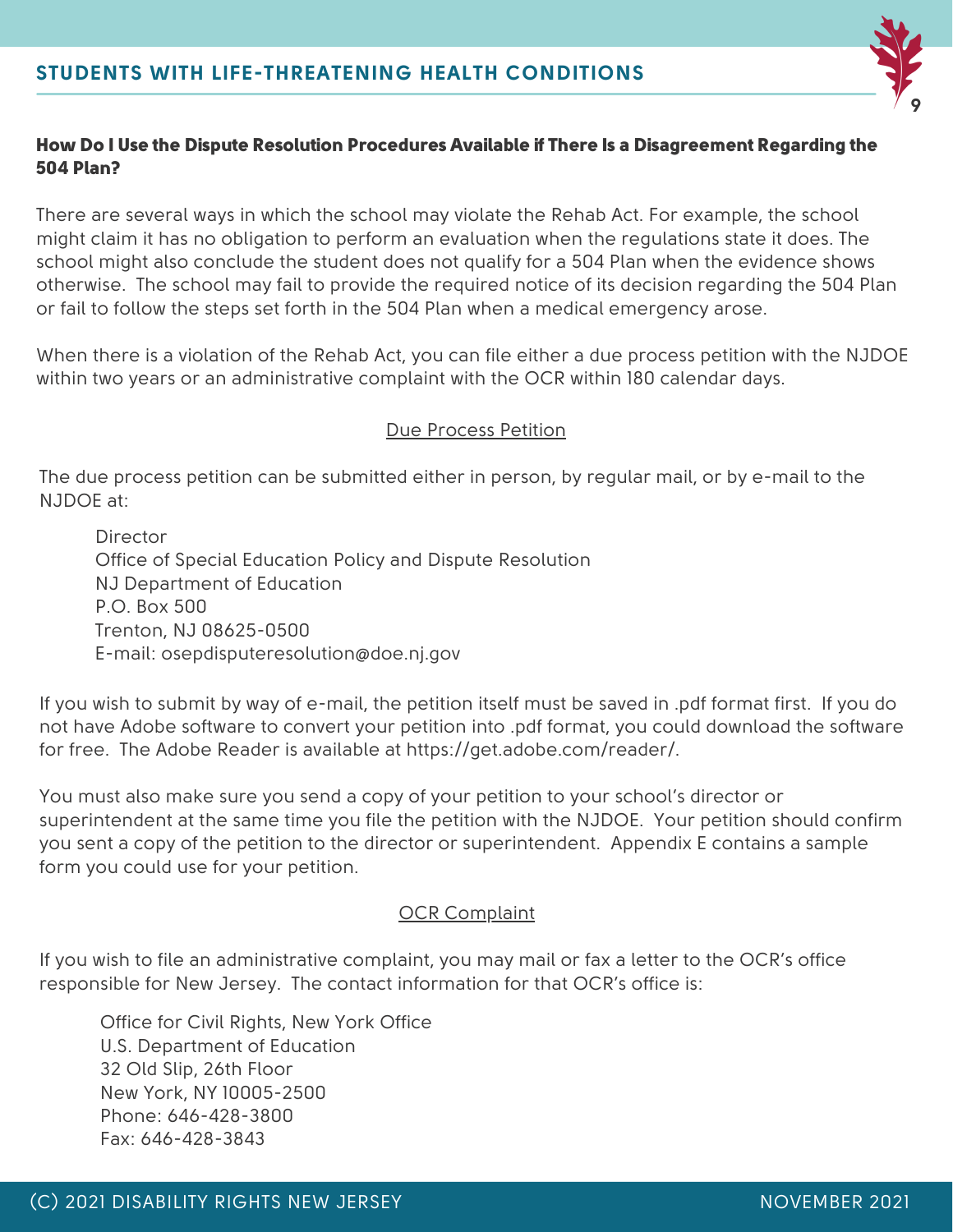

The complaint letter should contain the following:

(a) the complainant's name, address and if possible (although not required), a telephone number where the complainant may be reached during business hours;

(b) information about the student(s) injured by the alleged violation of the Rehab Act (although the names of the injured student(s) are not required);

(c) the name and location of the school you believe violated the Rehab Act pertaining to the 504 Plan; and

(d) a description of the violation of the Rehab Act with enough detail for the OCR to understand what had happened, when it happened, and the basis for the violation.

Complainants may file a complaint using the same procedures as above by way of e-mail at ocr@ed.gov.

Additionally, complainants may file a complaint using OCR's electronic complaint form at the following website: https://www.ed.gov/about/offices/list/ocr/complaintintro.html.

If you choose to use the school's internal grievance process first, then you have up to 60 calendar days from the final outcome of the internal process to file with the OCR. At that point, the OCR will determine whether to defer to the final outcome of the internal process.

Appendix F contains a sample letter to assist with the drafting of your administrative complaint letter to the OCR.

#### **HELPFUL INTERNET LINKS**

#### **IHP/504 Plan**

https://www.wrightslaw.com/info/allergy/Wright.FARE.Ask.the.Expert.IHCP.QandA.pdf

https://www.pacer.org/health/samplehealthplans.asp#:~:text=An%20Individual%20Health%20Care %20Plan,medication%20during%20the%20school%20day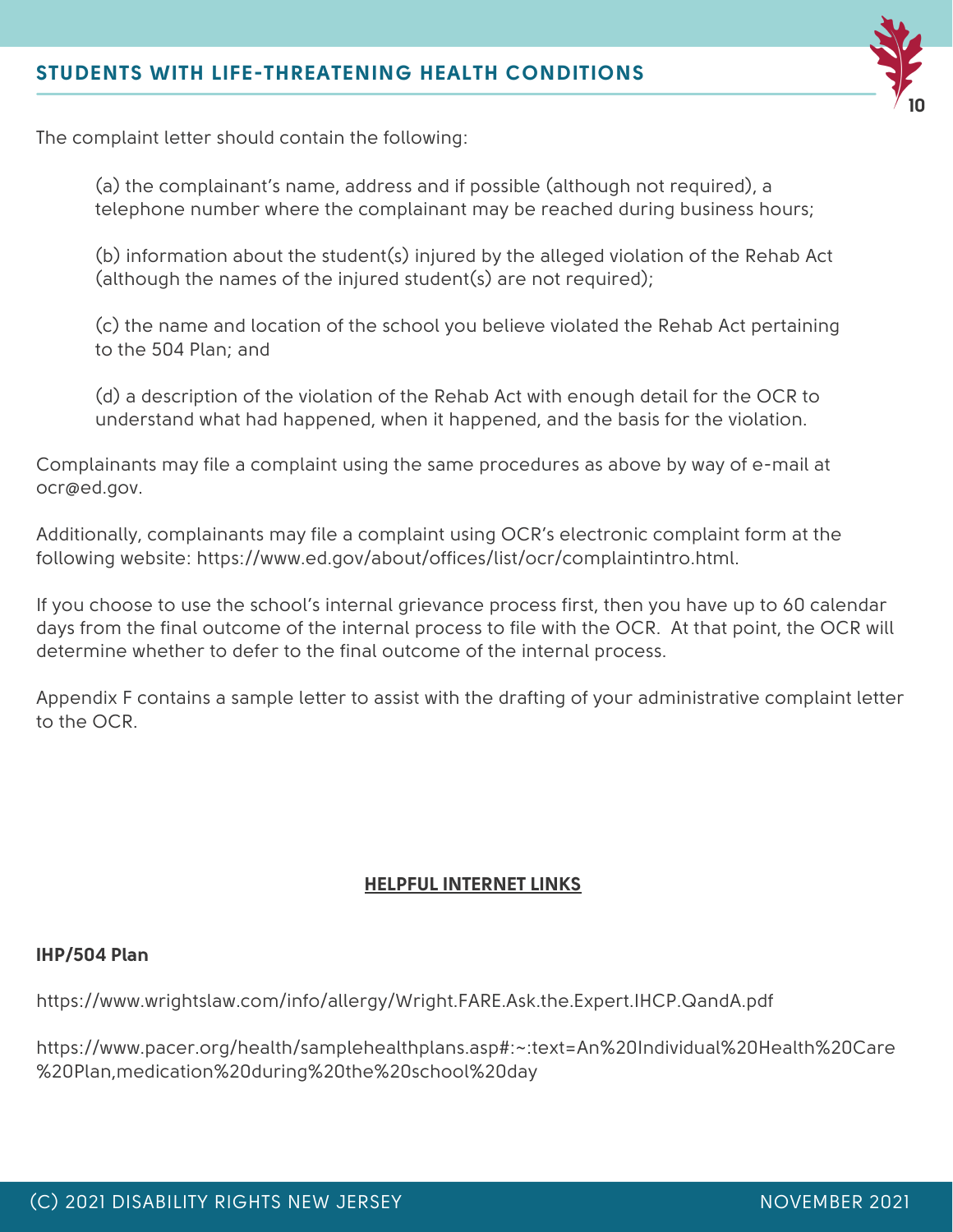#### NJ Resource

SPAN Parent Advocacy Network [www.spanadvocacy.org.](http://www.spanadvocacy.org/)

#### U.S. Department of Education Guidance

https://www2.ed.gov/about/offices/list/ocr/504faq.html

https://www2.ed.gov/about/offices/list/ocr/docs/504-resource-guide-201612.pdf

#### **OCR Complaint Process**

https://www2.ed.gov/about/offices/list/ocr/docs/howto.html

https://www2.ed.gov/about/offices/list/ocr/qa-complaints.html

#### **NJDOE Guidance**

https://www.nj.gov/education/students/safety/health/services/allergies.pdf

#### **Asthma**

https://higherlogicdownload.s3.amazonaws.com/NASN/b385213b-35e8-49e3-97fed6627843f498/UploadedImages/Public%20Documents/IHPAsthma.pdf

#### **Diabetes**

https://www.diabetes.org/resources/know-your-rights/safe-at-school-state-laws/written-careplans/section-504-plan

#### **Epilepsy**

https://www.epilepsynorcal.org/wp-content/uploads/2015/07/Sample\_504.pdf

#### **Food Allergies**

https://www.cdc.gov/healthyschools/foodallergies/index.htm

https://www.kidswithfoodallergies.org/sample-section-504-plans.aspx

https://www.foodallergy.org/resources/cdcs-toolkit-managing-food-allergies-schools

**11**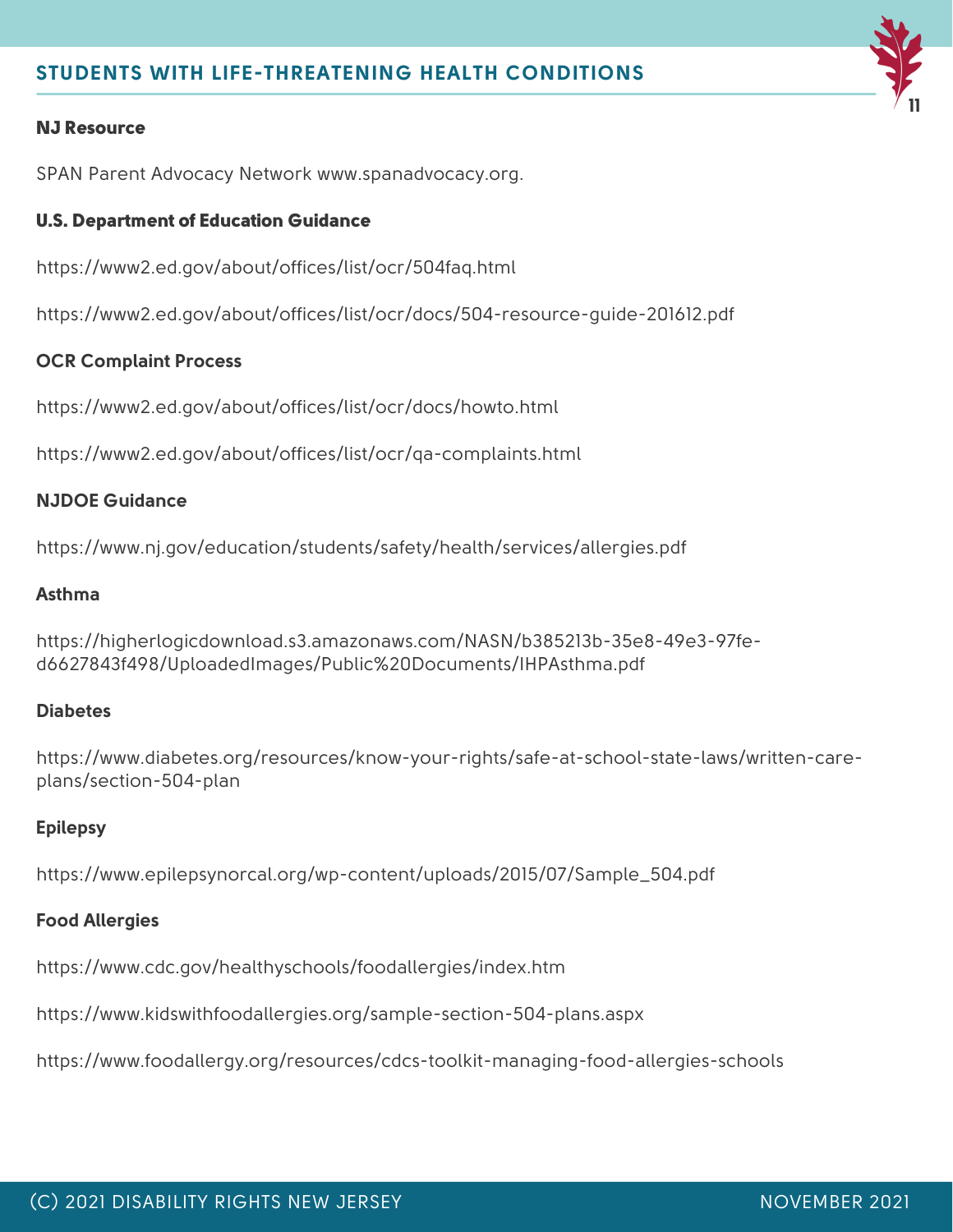

# **SAMPLE IHP MEETING REQUEST LETTER**

# **APPENDIX A**

(C) 2021 DISABILITY RIGHTS NEW JERSEY NOVEMBER 2021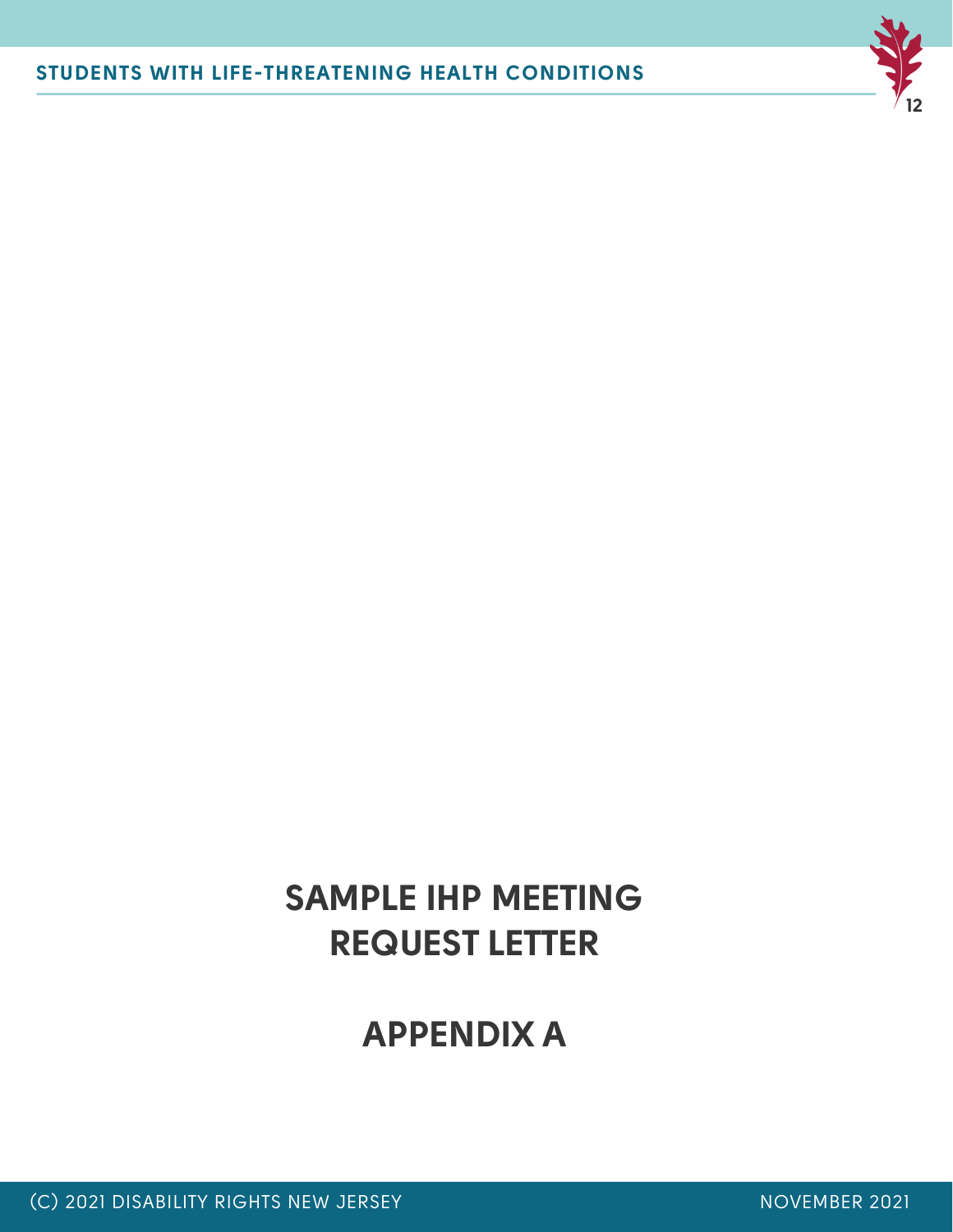

Jane Doe 123 Main Street My Town, NJ 08000

January 1, 2021

Principal Ed Rooney Nurse Patricia Wilson Cedar Park Elementary School 150 Main Street My Town, NJ 08000

#### **Re: John Doe – Individualized Health Plan**

Dear Dr. Rooney and Ms. Wilson:

I am the parent of John Doe, who currently attends Cedar Park Elementary School as a fourth grader. He was diagnosed with diabetes last week and now requires insulin injections on a daily basis. John's doctor, Dr. Phil Smith, strongly recommends that he have an Individualized Health Plan at school. As such, I would like an IHP meeting at your school to develop an IHP for him. I will provide a copy of John's medical documentation and IHP recommendations as soon as you let me know when the IHP meeting can be scheduled.

Thank you for taking the time to read this letter. I can be reached at 609-555-1234 during business hours. In case you have trouble reaching me by phone, you can email me at jdoe@gmail.com.

Sincerely,

Jane Doe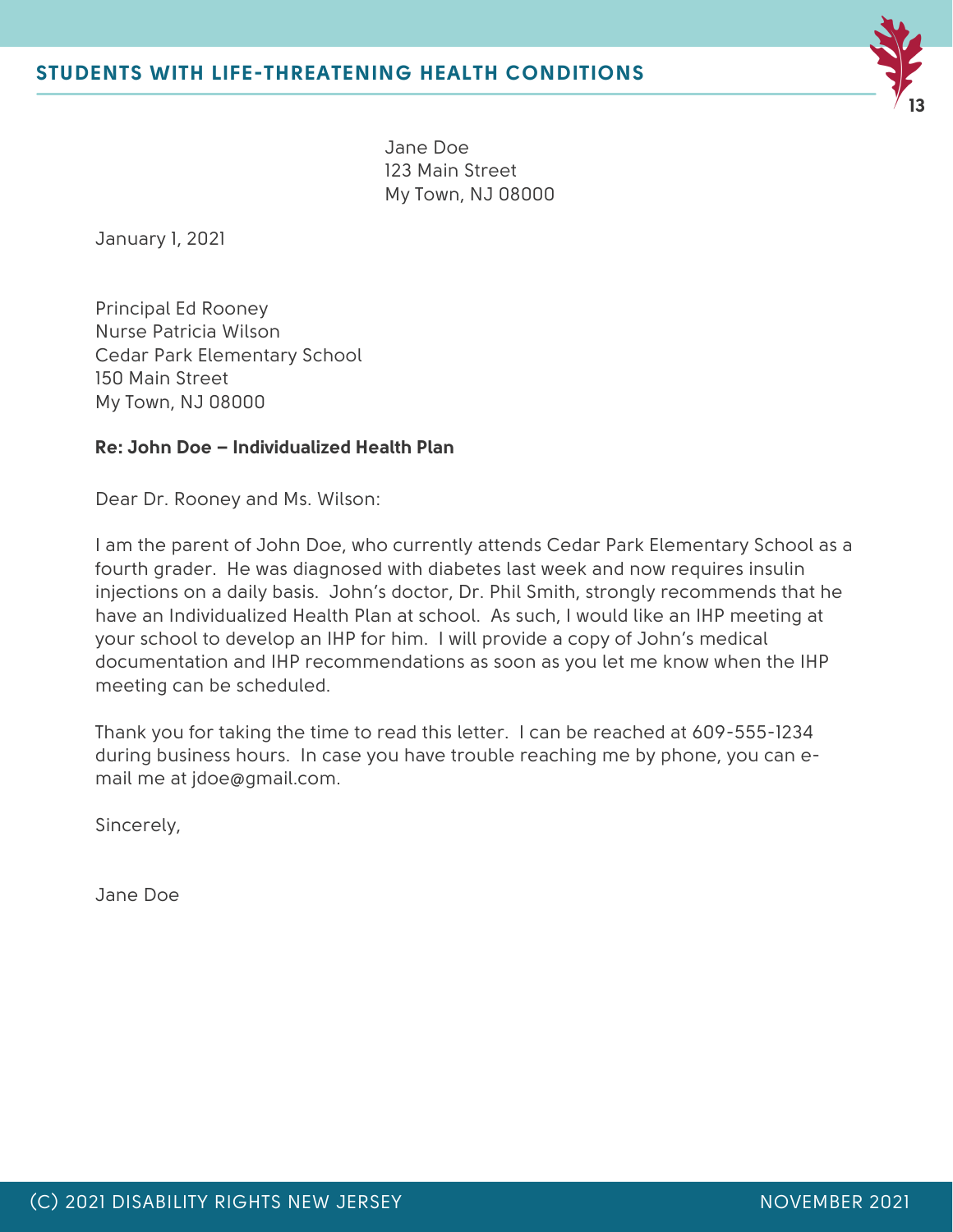# **APPENDIX B**

# **IHP TEMPLATE**



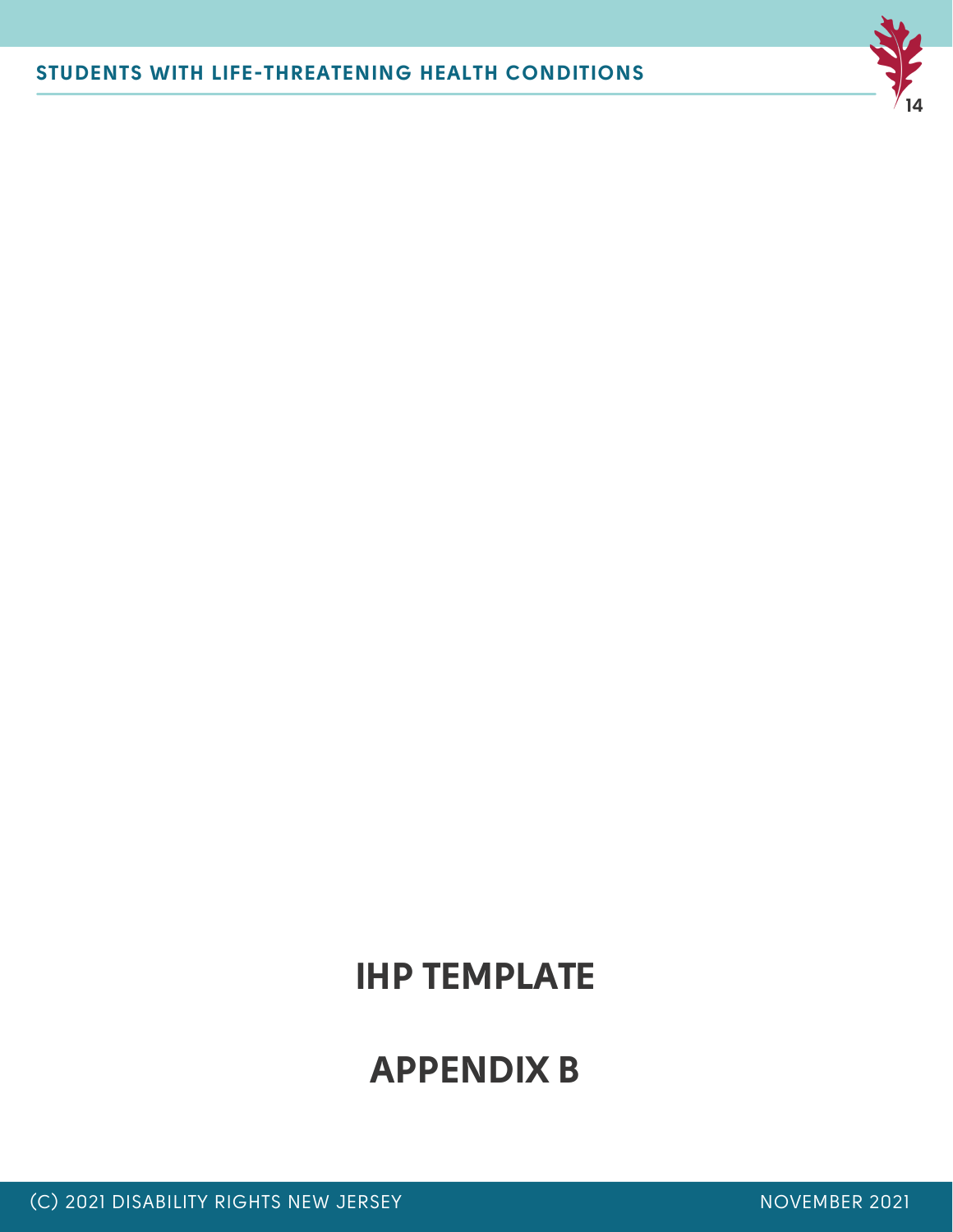| <b>IHP Template</b>                                                                                                                                                                                                                             |  |  |  |
|-------------------------------------------------------------------------------------------------------------------------------------------------------------------------------------------------------------------------------------------------|--|--|--|
|                                                                                                                                                                                                                                                 |  |  |  |
|                                                                                                                                                                                                                                                 |  |  |  |
|                                                                                                                                                                                                                                                 |  |  |  |
| Parent/Guardian Name and Contact Info.                                                                                                                                                                                                          |  |  |  |
| <u> 1989 - Jan Barat, margaret amerikan basa dan basa dan basa dan basa dan basa dan basa dan basa dan basa dan b</u>                                                                                                                           |  |  |  |
| ,我们也不能在这里的时候,我们也不能在这里的时候,我们也不能在这里的时候,我们也不能会不能会不能会不能会不能会不能会不能会不能会。<br>第2012章 我们的时候,我们的时候,我们的时候,我们的时候,我们的时候,我们的时候,我们的时候,我们的时候,我们的时候,我们的时候,我们的时候,我们的时候,我<br>Emergency Contact (Name, Relationship) and Contact Info.                               |  |  |  |
| <u> 1989 - Andrea Santana, amerikana amerikana amerikana amerikana amerikana amerikana amerikana amerikana amerika</u><br><u> 1989 - Johann Harry Harry Harry Harry Harry Harry Harry Harry Harry Harry Harry Harry Harry Harry Harry Harry</u> |  |  |  |
| Primary Care Provider and Contact Info.                                                                                                                                                                                                         |  |  |  |
| Specialist and Contact Info.                                                                                                                                                                                                                    |  |  |  |
| <b>Current Health Condition</b>                                                                                                                                                                                                                 |  |  |  |

**15**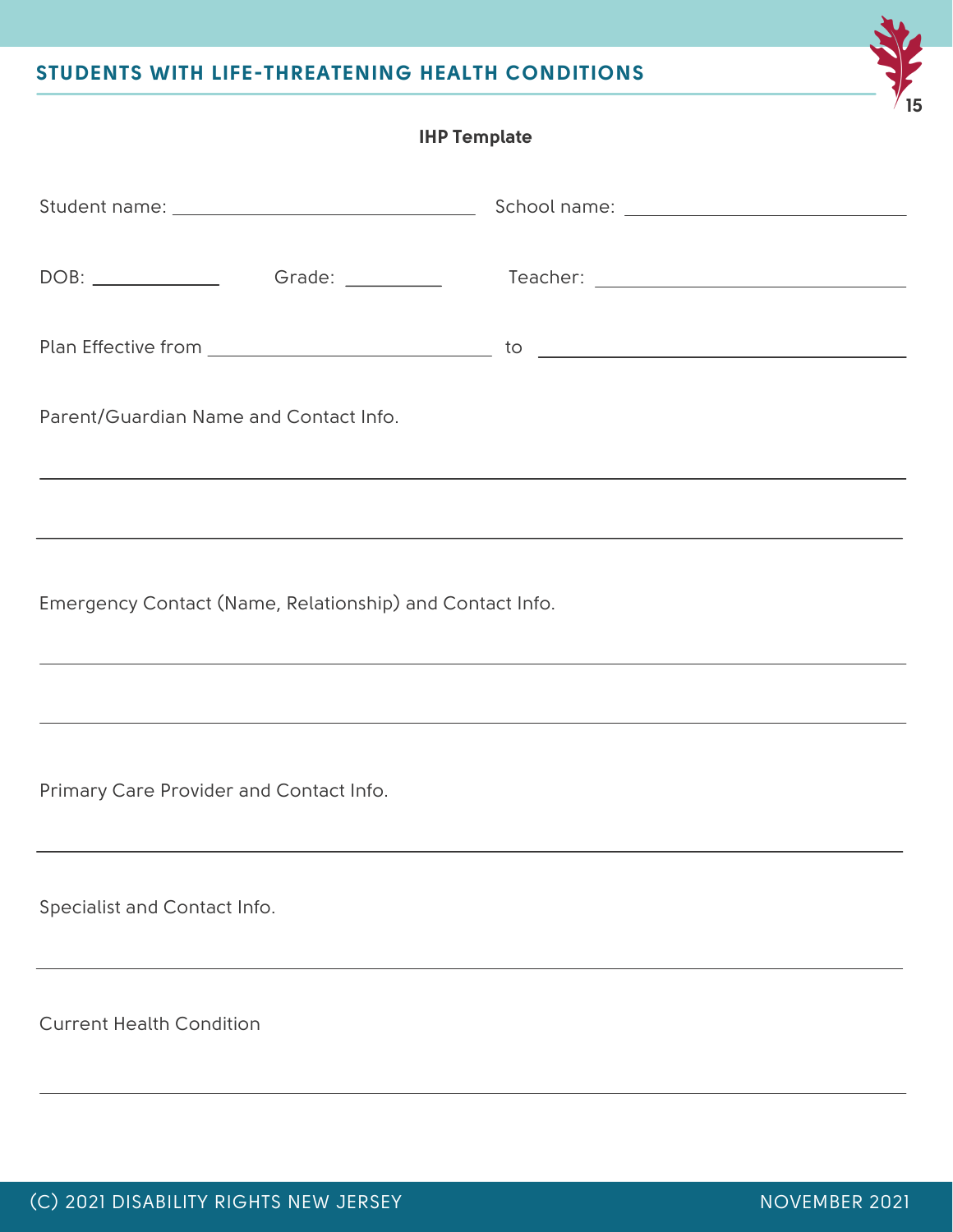

Symptoms

Symptom Triggers

Pertinent Health History and Documentation (attach if necessary)

Current Medication

Action Plan

Potential Problem and Intervention

a.

b.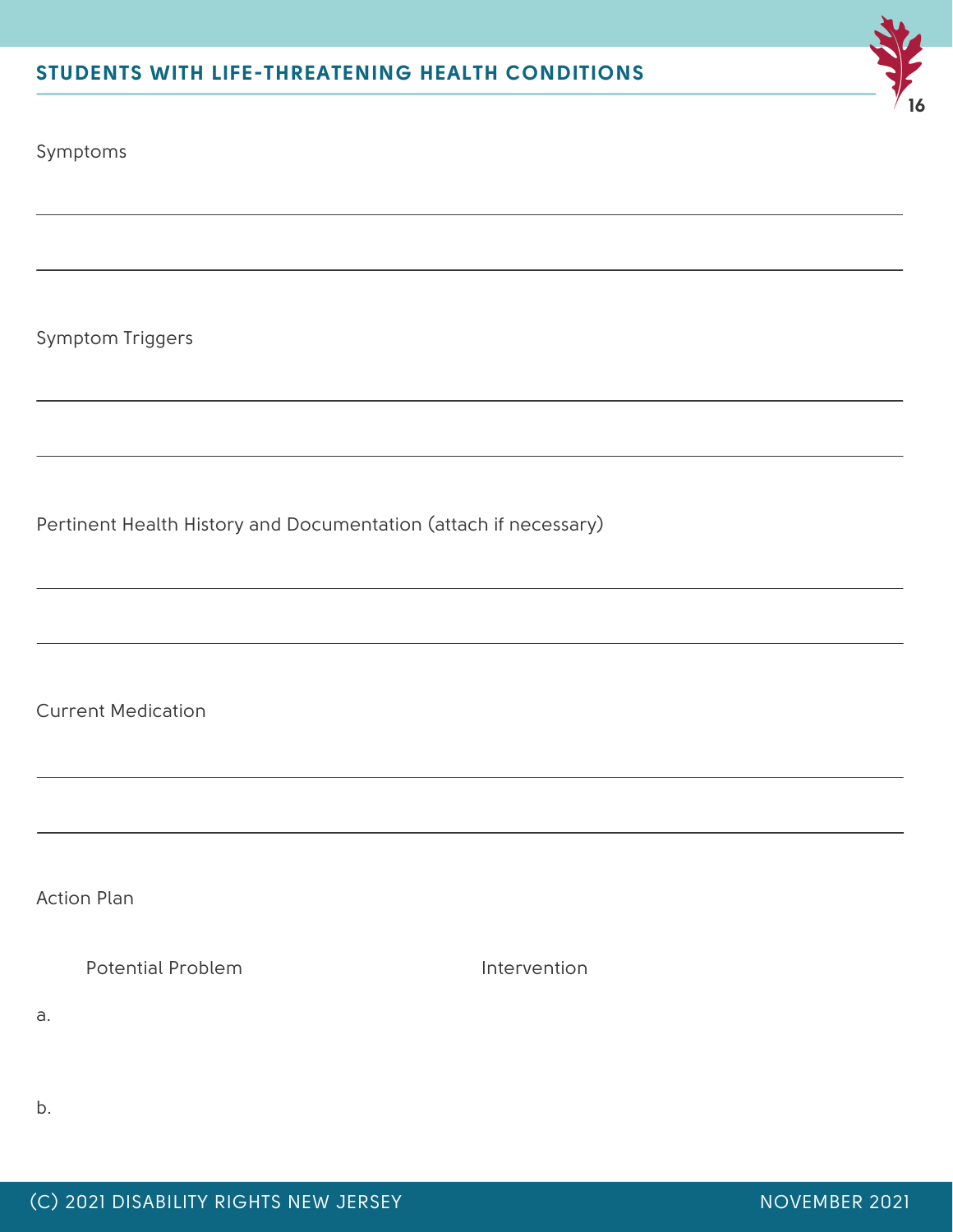| C.         |              |
|------------|--------------|
| d.         |              |
| Signatures |              |
|            |              |
|            |              |
| Student:   | Date: $\_\_$ |

**17**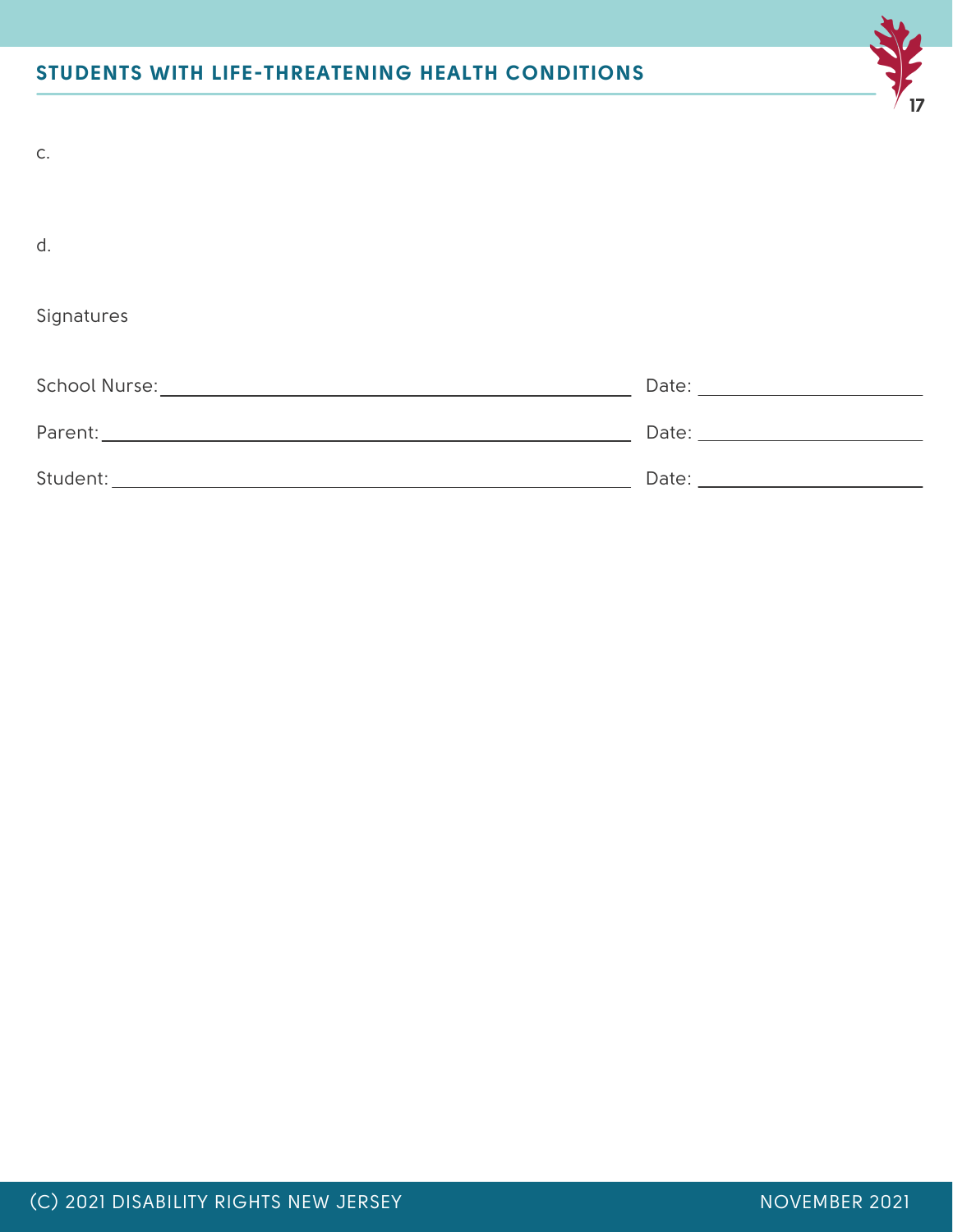

# **SAMPLE 504 PLAN MEETING REQUEST LETTER**

# **APPENDIX C**

(C) 2021 DISABILITY RIGHTS NEW JERSEY NOVEMBER 2021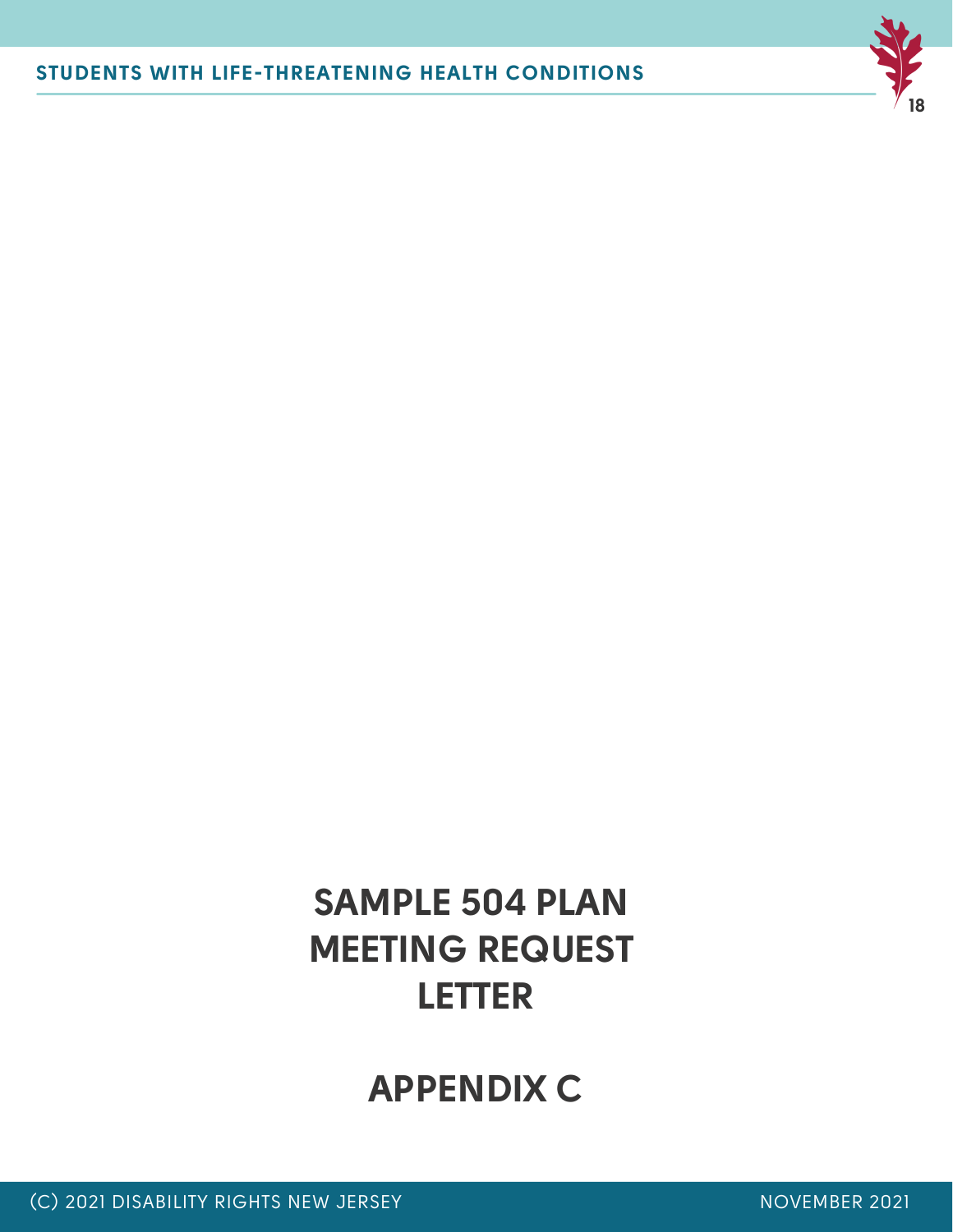

Jane Doe 123 Main Street My Town, NJ 08000

January 1, 2021

Dr. Ed Rooney, Principal Patricia Wilson, Nurse Cedar Park Elementary School 150 Main Street My Town, NJ 08000

#### **Re: John Doe/Section 504 Plan**

Dear Dr. Rooney and Ms. Wilson:

I am the parent of John Doe, who currently attends Cedar Park Elementary School as a fourth grader. I am writing to you to request a meeting with the school's Section 504 Team for the purpose of developing a Section 504 Plan for John at school. After several seizures in the past six weeks, I took John to Dr. Phil Smith who diagnosed him with epilepsy. Dr. Smith strongly recommends a seizure action plan within a Section 504 Plan.

As soon as you let me know when the Section 504 meeting can be scheduled, I will provide you with a copy of John's diagnostic information as well as Dr. Smith's specific recommendations for the 504 Plan.

Thank you for taking the time to read this letter. I can be reached at 609-555-1234 during business hours. In case you have trouble reaching me by phone, you can email me at jdoe@gmail.com.

Sincerely,

Jane Doe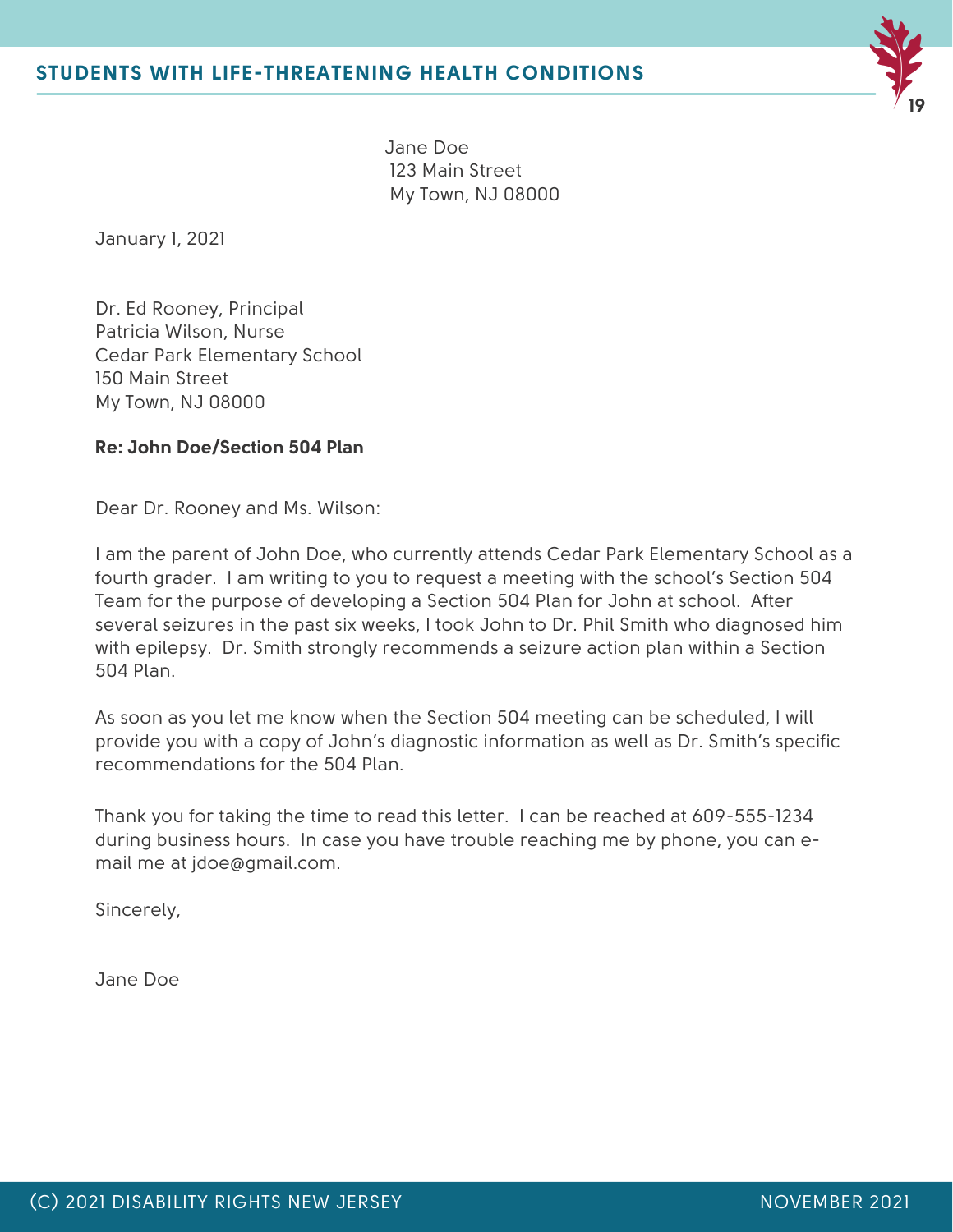

# **504 PLAN TEMPLATE**

**APPENDIX D**

(C) 2021 DISABILITY RIGHTS NEW JERSEY NOVEMBER 2021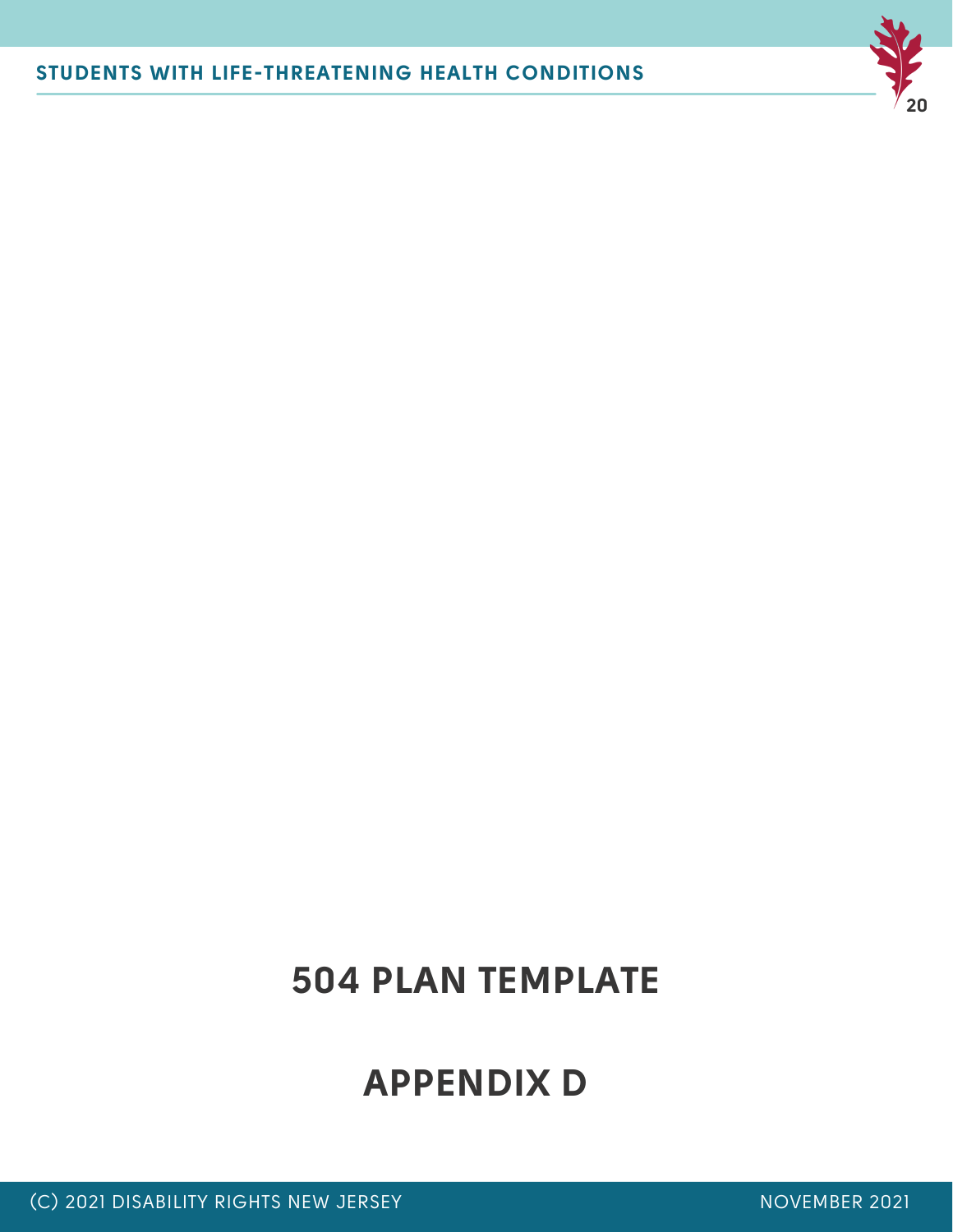# **504 Plan Template**

| <b>School Information</b>  |  |                                                                                  |
|----------------------------|--|----------------------------------------------------------------------------------|
|                            |  |                                                                                  |
|                            |  |                                                                                  |
|                            |  |                                                                                  |
|                            |  |                                                                                  |
|                            |  | Documentation of disability (attach if necessary): _____________________________ |
|                            |  | ,我们也不会有什么?""我们的人,我们也不会有什么?""我们的人,我们也不会有什么?""我们的人,我们也不会有什么?""我们的人,我们也不会有什么?""我们的人 |
|                            |  | ,我们也不会有什么。""我们的人,我们也不会有什么?""我们的人,我们也不会有什么?""我们的人,我们也不会有什么?""我们的人,我们也不会有什么?""我们的人 |
| 504 Team Members:          |  |                                                                                  |
| Participant Name and Title |  | Attendance Signature                                                             |
|                            |  | <u> 1990 - Jan Barat, Amerikaansk politiker (* 1900)</u>                         |
|                            |  | <u> 2001 - Jan James Alexander (f. 1982)</u>                                     |
|                            |  |                                                                                  |
|                            |  |                                                                                  |
|                            |  |                                                                                  |
|                            |  |                                                                                  |

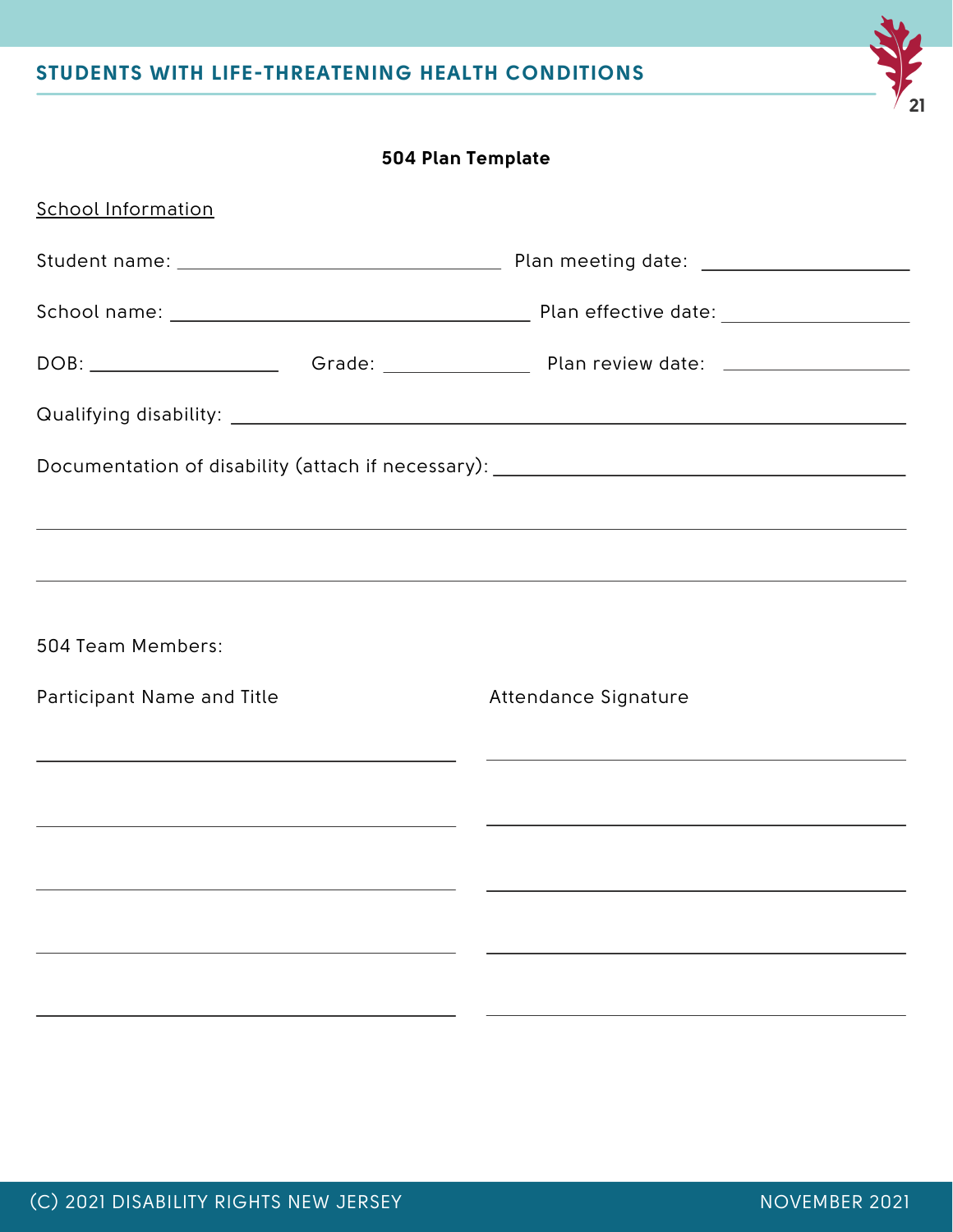

# Accommodations and/or Services

|                 | Area of<br>educational need | Accommodation | Person responsible Frequency of<br>for implementing | accommodation |
|-----------------|-----------------------------|---------------|-----------------------------------------------------|---------------|
| 1.              |                             |               |                                                     |               |
| 2.              |                             |               |                                                     |               |
| 3.              |                             |               |                                                     |               |
| $\mathcal{A}$ . |                             |               |                                                     |               |
|                 |                             |               |                                                     |               |
|                 |                             |               |                                                     |               |
|                 |                             |               |                                                     |               |
|                 |                             |               |                                                     |               |
|                 |                             |               |                                                     |               |
|                 |                             |               |                                                     |               |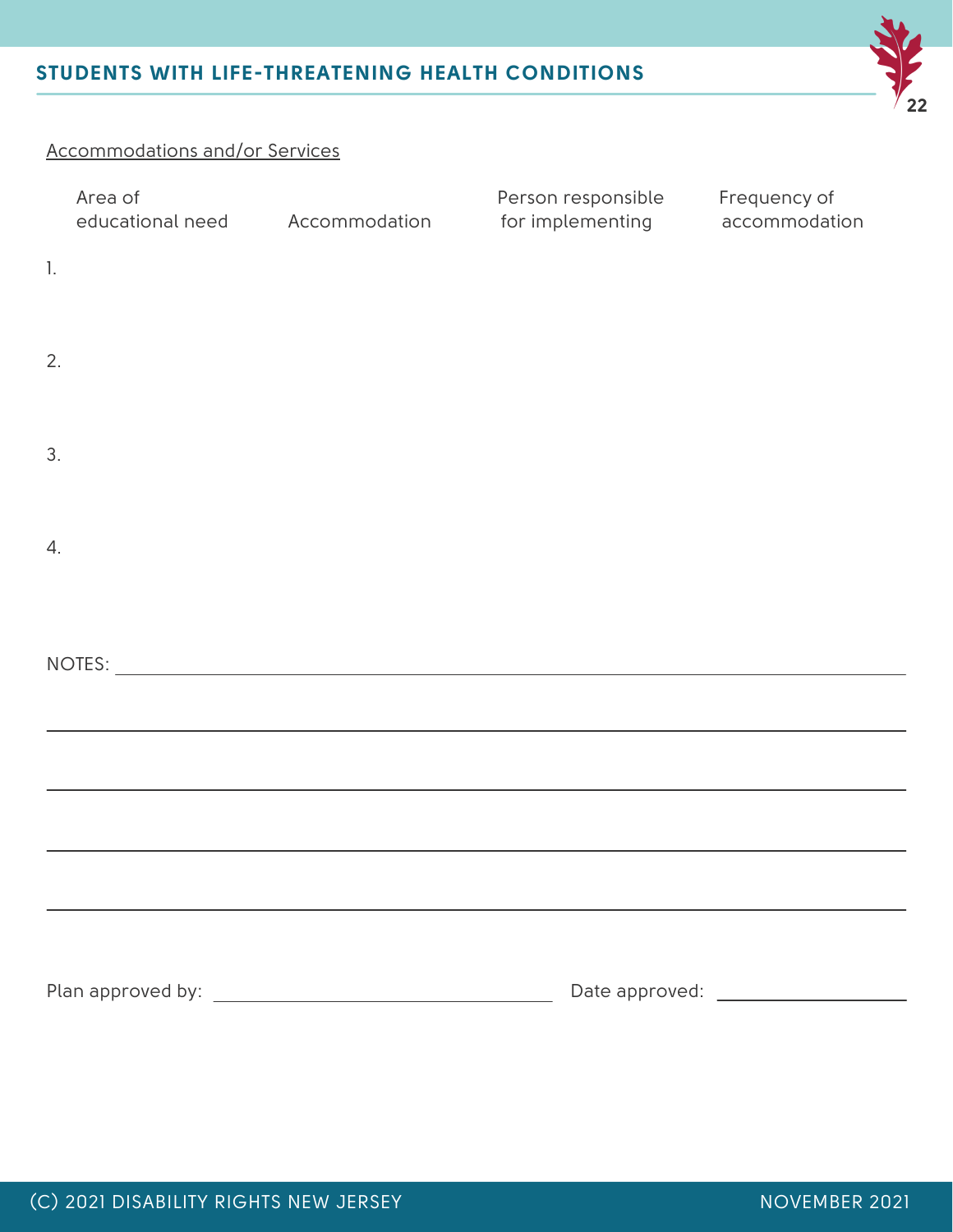# **APPENDIX E**

# **SAMPLE DUE PROCESS PETITION**

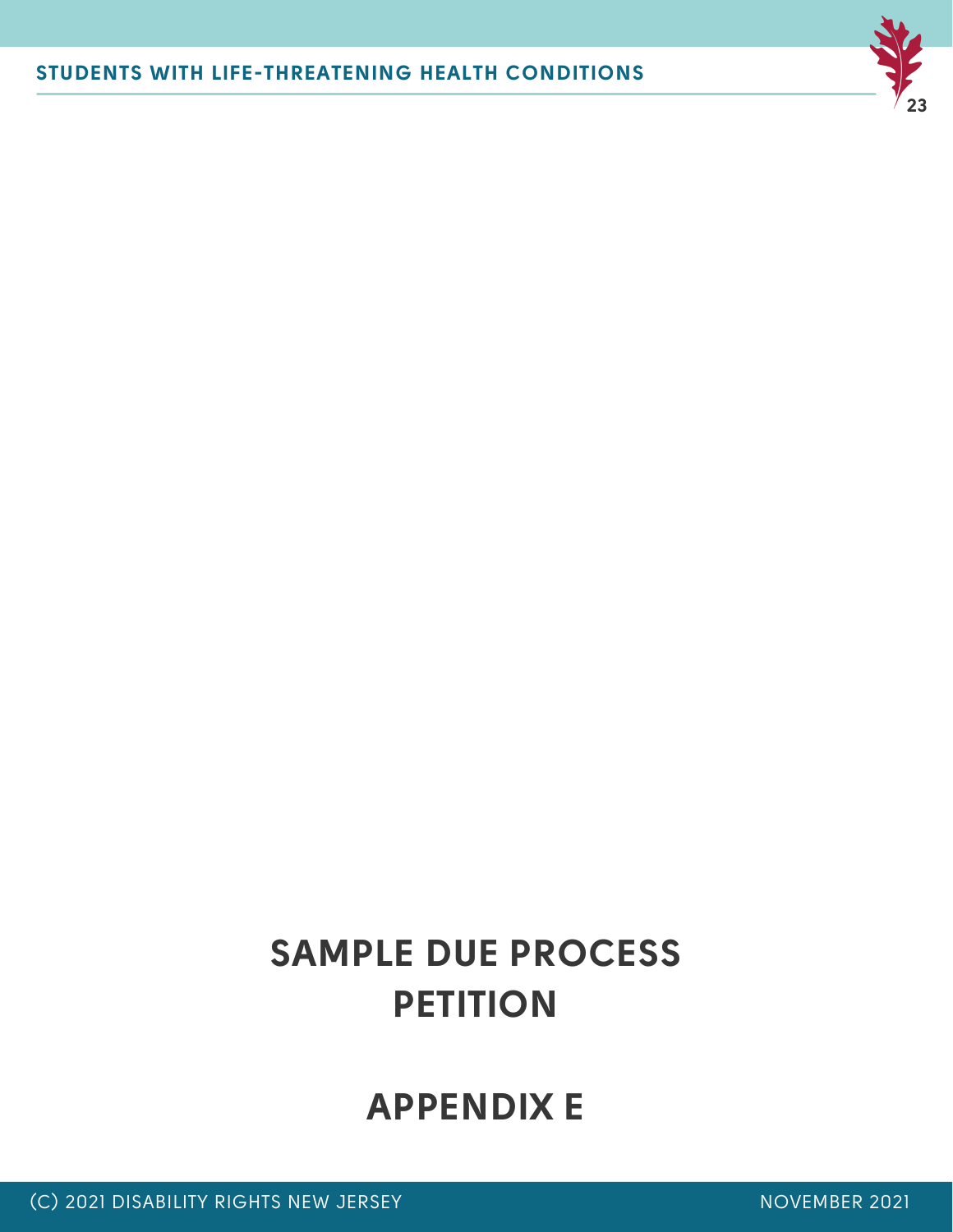

### **DUE PROCESS PETITION (items marked with an asterisk below are not required)**

| $\sim$<br>$\sim$<br>÷<br>-<br>× |  |
|---------------------------------|--|
|                                 |  |

**Director** Office of Special Education Policy and Dispute Resolution NJ Department of Education P.O. Box 500 Trenton, NJ 08625-0500

From:

(Full name of parent(s) submitting the request)

| Address:<br><u> 1989 - Johann Barn, fransk politik (d. 1989)</u>    |  |
|---------------------------------------------------------------------|--|
|                                                                     |  |
| <u> 1989 - Johann John Stone, Amerikaansk konstantiner (* 1908)</u> |  |
|                                                                     |  |
|                                                                     |  |
|                                                                     |  |
|                                                                     |  |
| *E-mail Address:                                                    |  |

\*Please check whether you will be represented by \_\_\_\_\_ an attorney or assisted by \_\_\_\_\_\_ an advocate.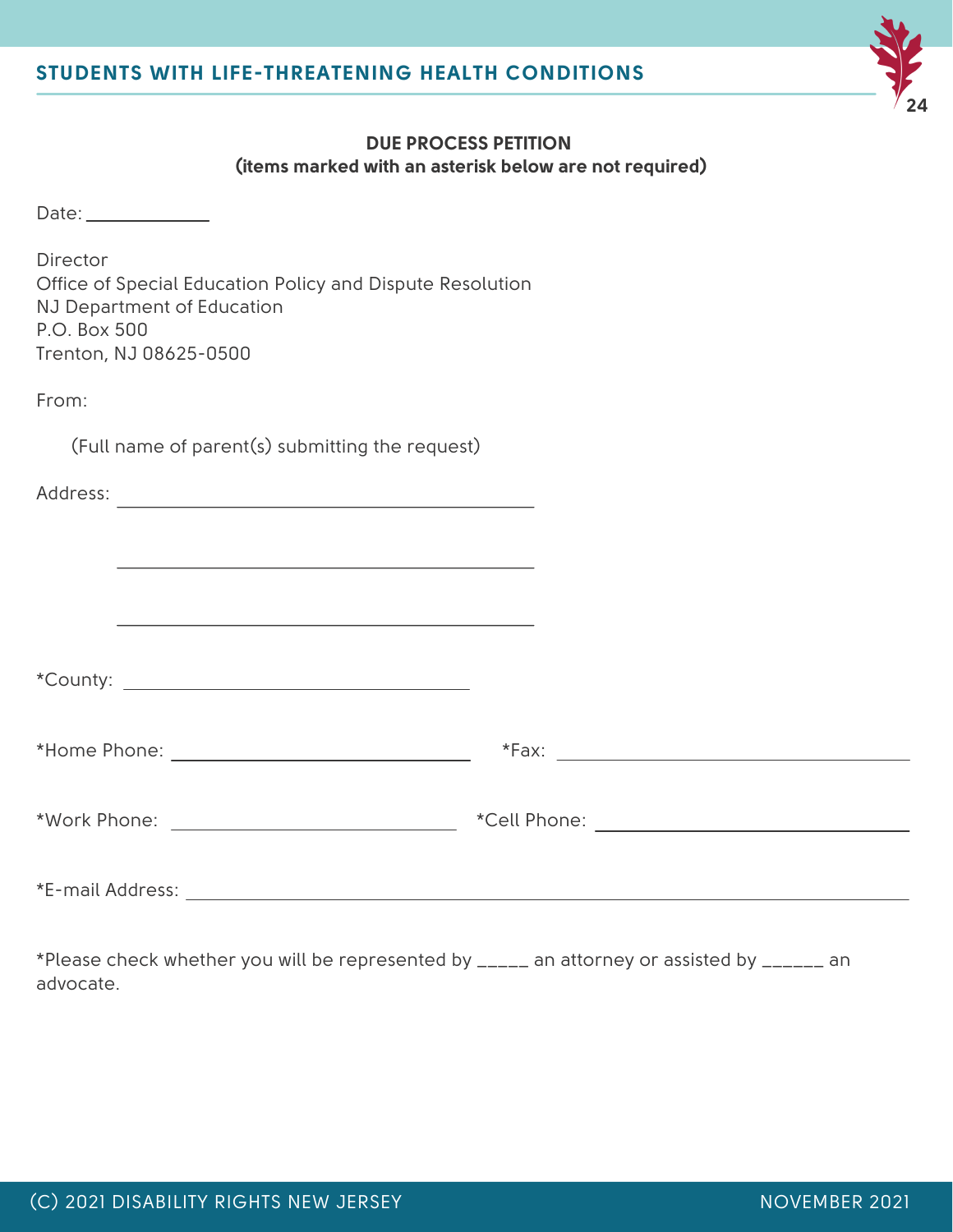| the contract of the contract of the contract of the contract of the contract of                                       |  |
|-----------------------------------------------------------------------------------------------------------------------|--|
|                                                                                                                       |  |
| <u> 1989 - Johann Stoff, deutscher Stoff, der Stoff, der Stoff, der Stoff, der Stoff, der Stoff, der Stoff, der S</u> |  |
| *School District of Residence (district in which parent resides): __________________________________                  |  |
|                                                                                                                       |  |
| *School District where the student is located: __________________________________                                     |  |
|                                                                                                                       |  |

Please provide a description of the nature of the problem and any facts related to the problem. Attach additional sheets as needed:

**25**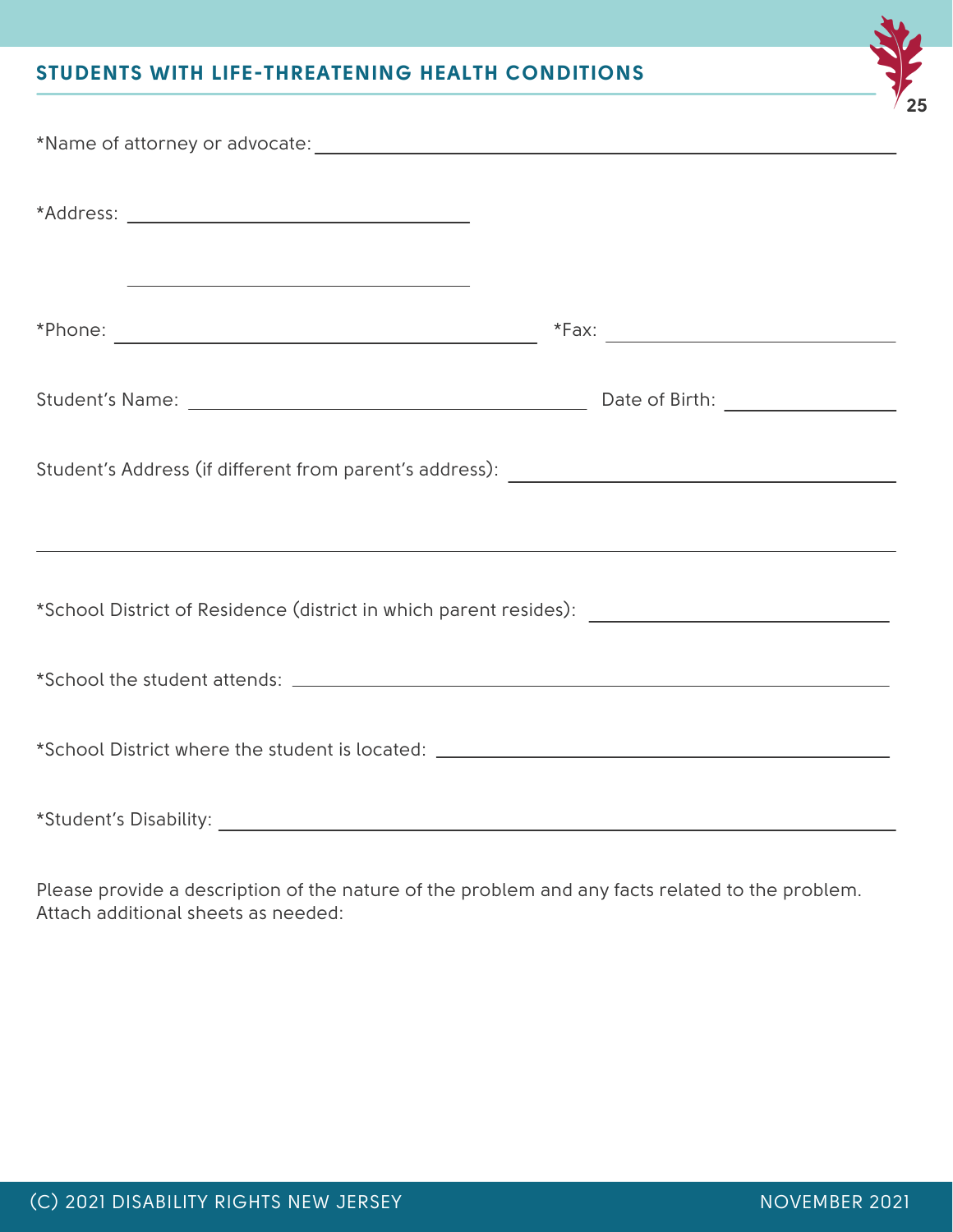

Please provide a description of how this problem could be resolved. Attach additional sheets as needed:

A copy of this petition must be provided to the other party. Please check to verify the applicable sentence:

A copy of this request was sent to the superintendent of the school district.

A copy of this request was sent to the director of the private school because I placed my child at that school at my expense.

<u> 1980 - John Barn Barn, amerikan basar personal di banyak bagian di banyak di banyak di banyak di banyak di ba</u>

Name of the superintendent/director:

Address: which is a set of the set of the set of the set of the set of the set of the set of the set of the set of the set of the set of the set of the set of the set of the set of the set of the set of the set of the set

Parent's signature: Date: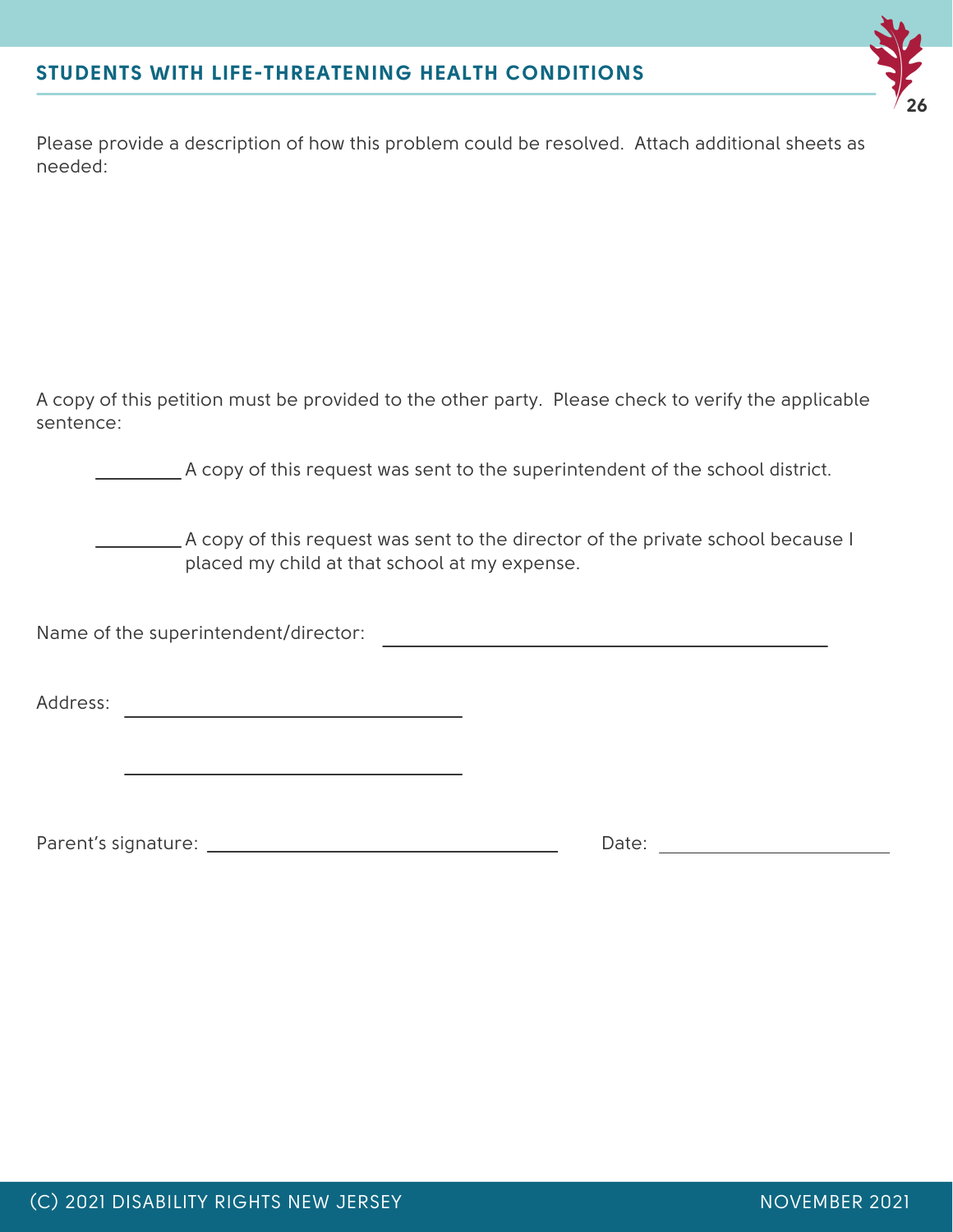# **APPENDIX F**

# **SAMPLE OCR COMPLAINT**